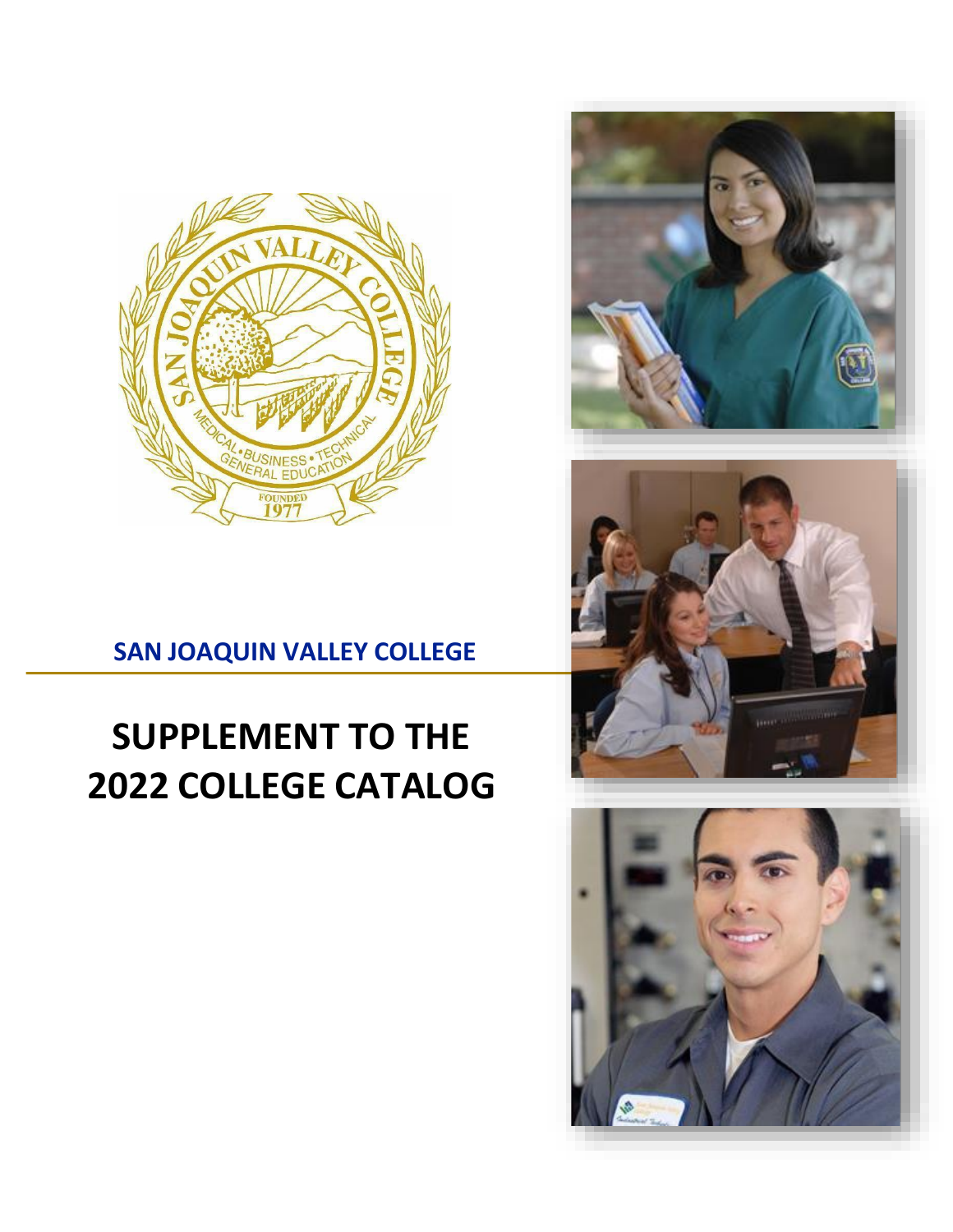## **SUPPLEMENT TO THE 2022 COLLEGE CATALOG**

This document is a supplement to the 2022 College Catalog and is provided for the purpose of notifying students of corrections and/or updates to College policy, programs, courses, admissions and graduation requirements which have occurred since the Catalog's publication.

This is a living document; revisions will be added until publication of the next Catalog.

### Table of Contents

| SECTION 7: BACCALAUREATE DEGREE, ASSOCIATE DEGREE, AND CERTIFICATE PROGRAMS  6 |  |
|--------------------------------------------------------------------------------|--|
|                                                                                |  |
|                                                                                |  |
|                                                                                |  |
|                                                                                |  |
|                                                                                |  |
|                                                                                |  |
|                                                                                |  |
|                                                                                |  |
|                                                                                |  |
|                                                                                |  |
|                                                                                |  |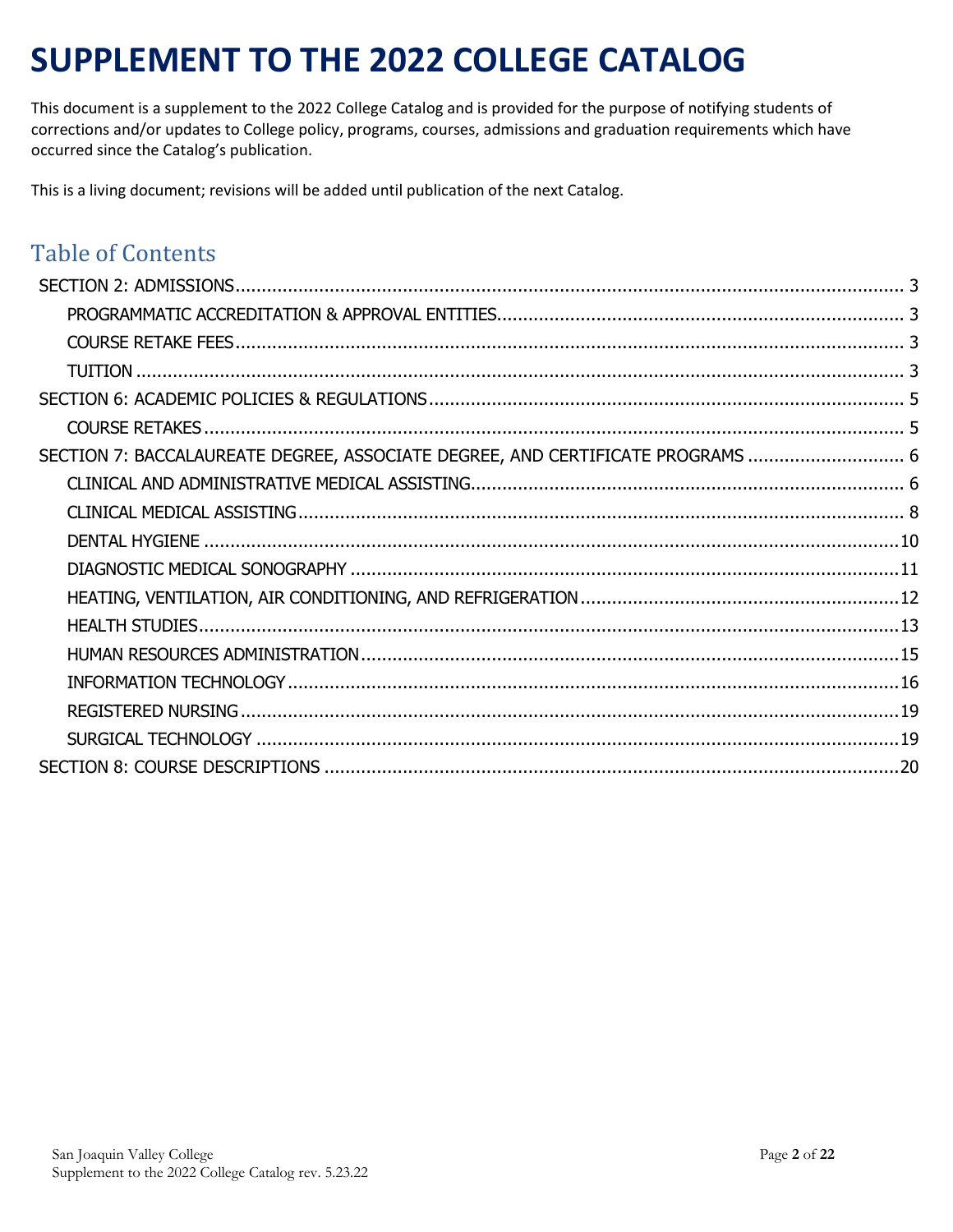## <span id="page-2-0"></span>**SECTION 2: ADMISSIONS**

### <span id="page-2-1"></span>PROGRAMMATIC ACCREDITATION & APPROVAL ENTITIES

**REVISION:** The contact information for the Commission on Accreditation of Allied Health Education Programs (CAAHEP) has been updated, as set forth below. (Catalog p. 9, rev. 4.25.22)

### **CAAHEP**

9355 – 113th St. N, #7709 Seminole, FL 33775 Phone: (727) 210-2350 Fax: (727) 210-2354 Email: [mail@caahep.org](mailto:mail@caahep.org)

### <span id="page-2-2"></span>COURSE RETAKE FEES

**REVISION:** The following language has been added to **Course Retake Fees**. (Catalog p. 30, rev. 5.23.22)

"Non-degree-seeking students who wish to repeat a general education course to achieve a higher grade may retake the course at cost (see Tuition tables in this section)."

### <span id="page-2-3"></span>TUITION

**REVISION:** Tuition for the Diagnostic Medical Sonography Associate of Science degree program has been revised, as set forth below. **This revision is effective with the 6.10.22 start date.** (Catalog p. 25, rev. 4.25.22)

| <b>Effective</b><br><b>Date</b> | <b>PROGRAM</b>                   | <b>CREDENTIAL</b> | <b>ACADEMIC</b><br><b>YEAR 1</b> | <b>ACADEMIC</b><br><b>YEAR 2</b> | <b>ACADEMIC</b><br><b>YEAR 3</b> | <b>STRF</b> | <b>TOTAL</b> |
|---------------------------------|----------------------------------|-------------------|----------------------------------|----------------------------------|----------------------------------|-------------|--------------|
| 6/10/2022                       | Diagnostic Medical<br>Sonography | Associate Degree  | \$22,776                         | \$22,776                         | $---$                            | \$115       | \$45,667     |

**REVISION:** Tuition for the Human Resources Administration Associate of Science degree and Certificate of Completion programs has been revised, as set forth below. **This revision is effective with the 6.13.22 start date.** (Catalog p. 27, rev. 4.25.22)

| Effective<br><b>Date</b> | <b>PROGRAM</b> | <b>CREDENTIAL</b> | <b>ACADEMIC</b><br><b>YEAR 1</b> | <b>ACADEMIC</b><br><b>YEAR 2</b> | <b>ACADEMIC</b><br><b>YEAR 3</b> | <b>STRF</b> | <b>TOTAL</b> |
|--------------------------|----------------|-------------------|----------------------------------|----------------------------------|----------------------------------|-------------|--------------|
| 6/13/2022                | Human Resource | Associate Degree  | \$17,277                         | \$13,473                         | $---$                            | \$77.50     | \$30,827,50  |
|                          | Administration | Certificate       | \$16,759                         |                                  | $---$                            | \$42.50     | \$16,801.50  |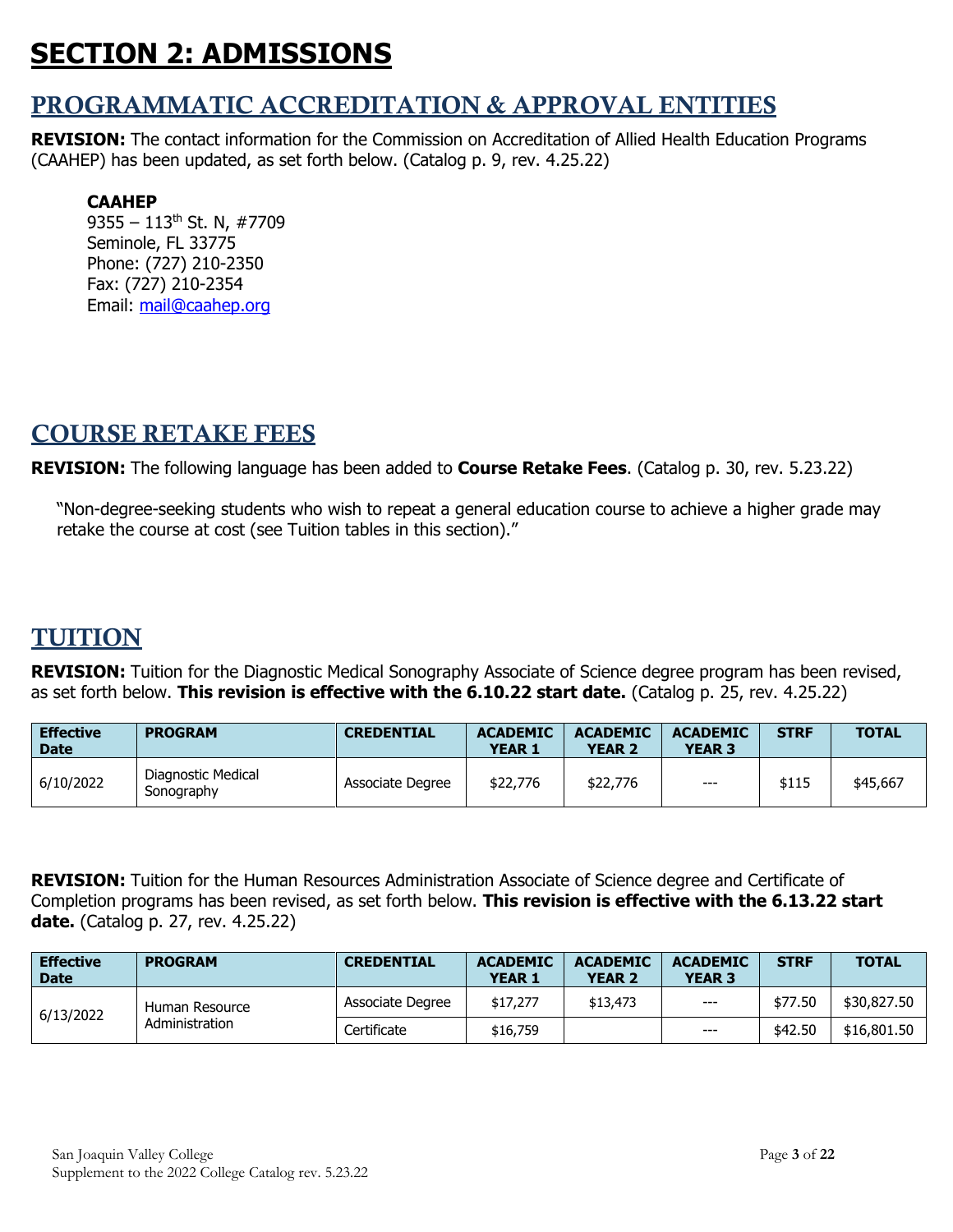**REVISION:** Tuition tables for Non-Degree courses have been revised, as set forth below. (Catalog, p. 25-29, rev. 5.23.22)

- **On-ground** campuses no longer offer 5-week non-science courses for non-degree-seeking students.
- A 10-week science course has been added to the Bakersfield campus tuition table.
- The 10-week non-science course has been removed from the Visalia campus tuition table.
- 10-week offerings specified as science courses.

| <b>BAKERSFIELD CAMPUS</b> |                                          |                   |                                  |                                  |                                  |             |                       |
|---------------------------|------------------------------------------|-------------------|----------------------------------|----------------------------------|----------------------------------|-------------|-----------------------|
| Effective<br>Date         | <b>PROGRAM</b>                           | <b>CREDENTIAL</b> | <b>ACADEMIC</b><br><b>YEAR 1</b> | <b>ACADEMIC</b><br><b>YEAR 2</b> | <b>ACADEMIC</b><br><b>YEAR 3</b> | <b>STRF</b> | <b>TOTAL</b>          |
| 4/4/2022                  | Non-Degree (science<br>courses) 10 weeks | <b>NA</b>         | \$1,500                          |                                  | $---$                            |             | \$1,500 per<br>course |

| <b>FRESNO CAMPUS</b>                                                                                                            |                          |           |               |               |               |  |             |  |
|---------------------------------------------------------------------------------------------------------------------------------|--------------------------|-----------|---------------|---------------|---------------|--|-------------|--|
| <b>STRF</b><br><b>Effective</b><br><b>PROGRAM</b><br><b>ACADEMIC</b><br><b>ACADEMIC</b><br><b>ACADEMIC</b><br><b>CREDENTIAL</b> |                          |           |               |               |               |  |             |  |
| <b>Date</b>                                                                                                                     |                          |           | <b>YEAR 1</b> | <b>YEAR 2</b> | <b>YEAR 3</b> |  |             |  |
|                                                                                                                                 | Non-Degree (science      | <b>NA</b> |               |               |               |  | \$1,500 per |  |
| 4/4/2022                                                                                                                        | courses) <b>10 weeks</b> |           | \$1,500       |               | $---$         |  | course      |  |

| <b>ONTARIO CAMPUS</b>                                                                                                                           |                     |           |               |               |               |  |             |  |
|-------------------------------------------------------------------------------------------------------------------------------------------------|---------------------|-----------|---------------|---------------|---------------|--|-------------|--|
| <b>TOTAL</b><br><b>Effective</b><br><b>STRF</b><br><b>PROGRAM</b><br><b>ACADEMIC</b><br><b>ACADEMIC</b><br><b>ACADEMIC</b><br><b>CREDENTIAL</b> |                     |           |               |               |               |  |             |  |
| <b>Date</b>                                                                                                                                     |                     |           | <b>YEAR 1</b> | <b>YEAR 2</b> | <b>YEAR 3</b> |  |             |  |
| 4/4/2022                                                                                                                                        | Non-Degree (science | <b>NA</b> | \$1,500       |               | $---$         |  | \$1,500 per |  |
|                                                                                                                                                 | courses) 10 weeks   |           |               |               |               |  | course      |  |

| <b>VISALIA CAMPUS</b>           |                                                 |                   |                                  |                                  |                                  |             |                       |  |
|---------------------------------|-------------------------------------------------|-------------------|----------------------------------|----------------------------------|----------------------------------|-------------|-----------------------|--|
| <b>Effective</b><br><b>Date</b> | <b>PROGRAM</b>                                  | <b>CREDENTIAL</b> | <b>ACADEMIC</b><br><b>YEAR 1</b> | <b>ACADEMIC</b><br><b>YEAR 2</b> | <b>ACADEMIC</b><br><b>YEAR 3</b> | <b>STRF</b> | <b>TOTAL</b>          |  |
| 4/4/2022                        | Non-Degree (science<br>courses) <b>10 weeks</b> | <b>NA</b>         | \$1,500                          |                                  | $---$                            |             | \$1,500 per<br>course |  |

**REVISION:** Tuition for the Information Technology Associate of Science degree and Certificate of Completion programs has been revised, as set forth below. **This revision is effective with the 7.18.22 start date.** (Catalog p. 25, rev. 5.23.22)

| <b>Effective</b><br><b>Date</b> | <b>PROGRAM</b>         | <b>CREDENTIAL</b> | <b>ACADEMIC</b><br><b>YEAR 1</b> | <b>ACADEMIC</b><br><b>YEAR 2</b> | <b>ACADEMIC</b><br><b>YEAR 3</b> | <b>STRF</b> | <b>TOTAL</b> |
|---------------------------------|------------------------|-------------------|----------------------------------|----------------------------------|----------------------------------|-------------|--------------|
|                                 | Information Technology | Associate Degree  | \$16,759                         | \$15,221                         | $\qquad \qquad -$                | \$80        | \$32,060     |
| 7/18/22                         |                        | Certificate       | \$16,759                         |                                  | $---$                            | \$42.50     | \$16,801.50  |

**CORRECTION:** Tuition for the Vocational Nursing (Weekend & Evening) Associate of Science degree program has been corrected to include the STRF fee in the total tuition. (Catalog p. 28, rev. rev. 5.23.22)

| <b>VISALIA CAMPUS</b>           |                                           |                   |                                  |                                  |                                  |             |              |  |
|---------------------------------|-------------------------------------------|-------------------|----------------------------------|----------------------------------|----------------------------------|-------------|--------------|--|
| <b>Effective</b><br><b>Date</b> | <b>PROGRAM</b>                            | <b>CREDENTIAL</b> | <b>ACADEMIC</b><br><b>YEAR 1</b> | <b>ACADEMIC</b><br><b>YEAR 2</b> | <b>ACADEMIC</b><br><b>YEAR 3</b> | <b>STRF</b> | <b>TOTAL</b> |  |
| 10/17/2022                      | Vocational Nursing (Weekend<br>& Evening) | Associate Degree  | \$13,312                         | \$13,312                         | \$13,312                         | \$100       | \$40,036     |  |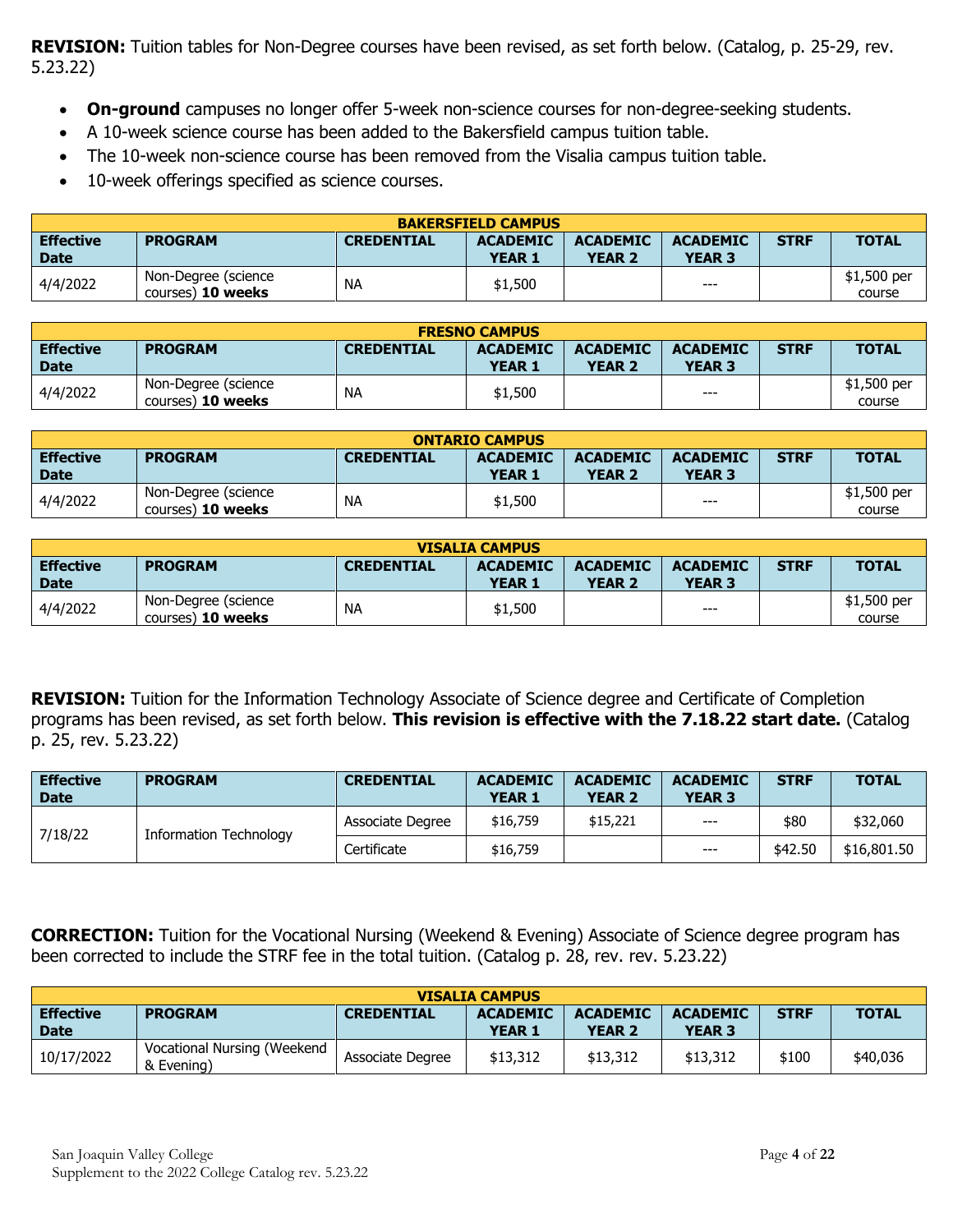## <span id="page-4-0"></span>**SECTION 6: ACADEMIC POLICIES & REGULATIONS**

### <span id="page-4-1"></span>COURSE RETAKES

**REVISION:** The following language has been added to **Course Retakes**. (Catalog p. 57, rev. 5.23.22)

"For information regarding fees for course retakes, please see **Course Retake Fees** in Section 2 of this Catalog."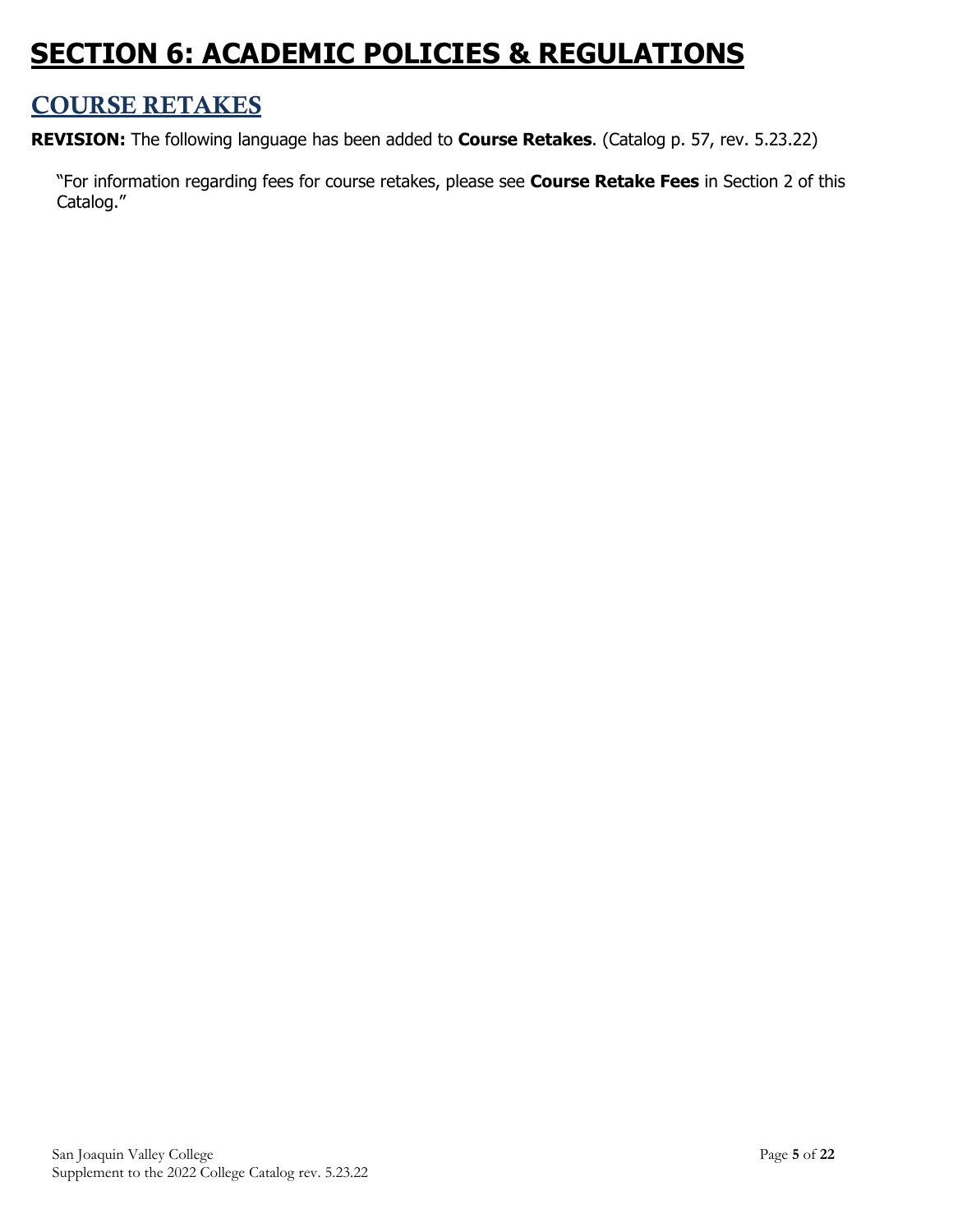## <span id="page-5-0"></span>**SECTION 7: BACCALAUREATE DEGREE, ASSOCIATE DEGREE, AND CERTIFICATE PROGRAMS**

### <span id="page-5-1"></span>CLINICAL AND ADMINISTRATIVE MEDICAL ASSISTING

**REVISION:** The Clinical and Administrative Medical Assisting Associate of Science degree program has been revised, as set forth below. (Catalog p. 81, rev. 4.25.22)

### **Clinical and Administrative Medical Assisting**

This program is offered through the **Online Division** and at the **Antelope Valley (Lancaster), Bakersfield, Fresno, Modesto (Salida), Ontario, Rancho Mirage, Santa Maria, Temecula, Victor Valley (Hesperia),** and **Visalia** campuses**.**

### **Program Description**

The Clinical and Administrative Medical Assisting program is 61 weeks in length and prepares graduates to work in medical offices and specialty clinics. Training helps students learn the skills required to be a valuable member of the healthcare team. Students will receive advanced training in medical office procedures as well as front- and back-office skills. The program includes an externship that provides enhanced learning and the opportunity to develop in-field work experience.

### **Program Student Learning Outcomes**

Upon completion of this program, the successful student will be able to:

- 1. Manage the front office of a heath care facility and perform administrative duties such as patient charting, billing, letter writing, and handling coding procedures for insurance purposes using a variety of applicable software
- 2. Perform clinical skills such as taking vital signs, dosage computations, venipuncture, injections, hematology, administration of medication, specimen collection, and emergency procedures
- 3. Distinguish the various systems of the human body and explain their function using proper medical terminology
- 4. Communicate effectively orally and in writing and demonstrate the knowledge and skills required to be eligible and prepared for a national certification exam
- 5. Relate and apply concepts of communication, reasoning, critical analysis, ethical behavior and appropriate interpersonal interaction to situations in his or her career or personal life
- 6. Demonstrate the social skills, professional appearance, attitudes and behavior that employers expect of all *SJVC*  graduates

### **Graduation Requirements**

- Successful completion of the courses listed below with a grade of "C" or higher in all clinical courses
- Achieve the minimum requirement of Health Insurance Portability and Accountability Act (HIPAA) component
- Successful completion of CPR and First Aid Certifications (coursework provided)

### **Credential and Professional Certifications**

Graduates earn an Associate of Science in Clinical and Administrative Medical Assisting and may choose to apply for a certification exam from the organization of their choice (see organization's requirements for eligibility with SJVC's Clinical Medical Assisting program)\*. Students also prepare for and take certification exams within their program courses that include HIPAA, CPR, and First Aid. *SJVC* prepares students to take appropriate certification and licensure exams related to their individual majors. The College does not guarantee students will successfully pass these exams or be certified or licensed as a result of completing the program.

Students residing outside California are encouraged to take a certification examination recognized by their state medical board or an independent certification organization. **\*Graduates may qualify for other certifications depending upon location and placement requirements.**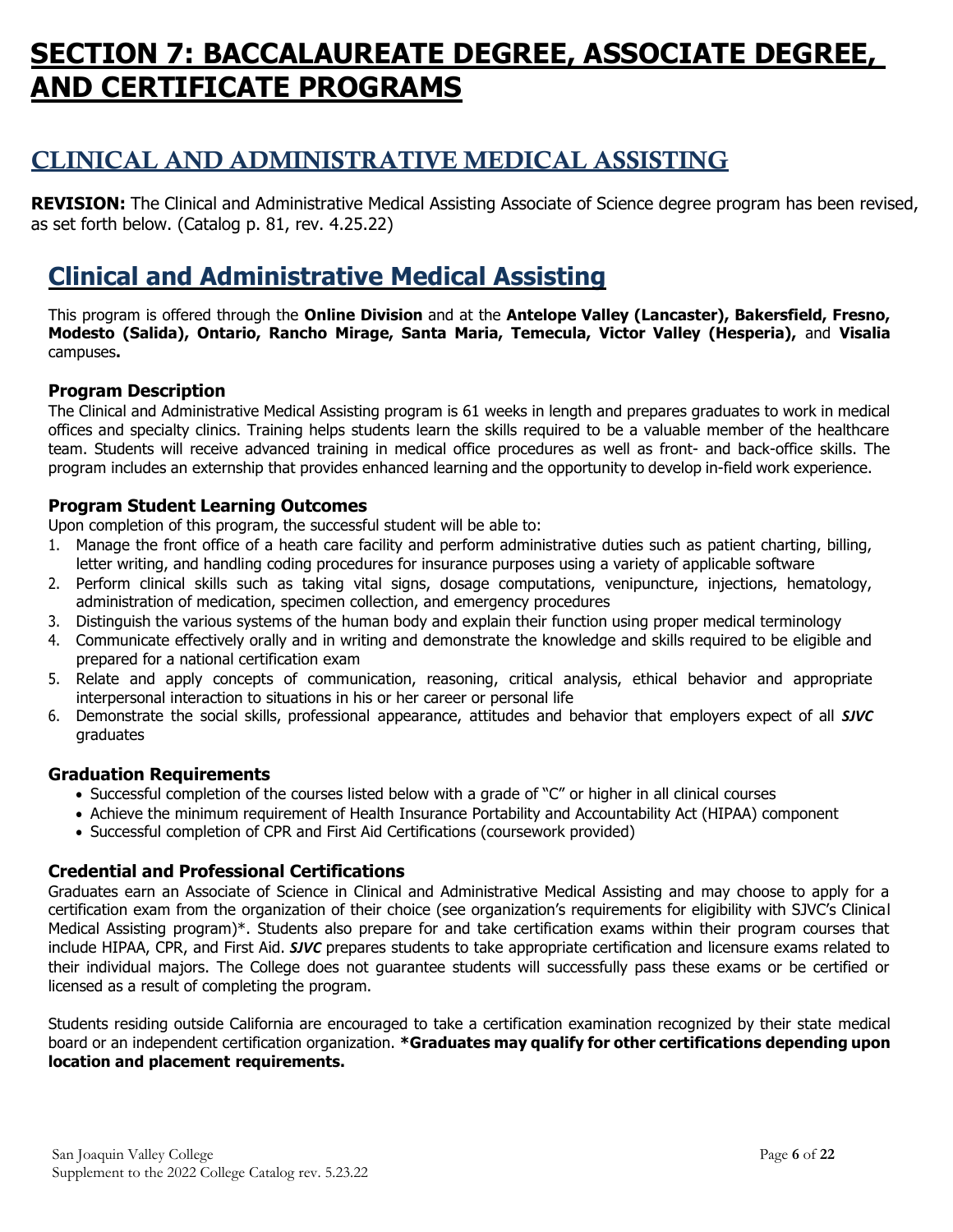### **Graduate Employment**

The following job categories are considered in-field to calculate the graduate employment rates required by the state of California for graduates of the Clinical and Administrative Medical Assisting program. Detailed information for each Standard Occupational Classification (SOC) can be found at [http://www.onetonline.org/.](http://www.onetonline.org/)

- Medical Assistants (31-9092.00)
- Medical Secretaries and Administrative Assistants (43-6013.00)

|                  | <b>Core Course Requirements</b>                         |                     |
|------------------|---------------------------------------------------------|---------------------|
| <b>Course ID</b> | <b>Course Name</b>                                      | <b>Credit Units</b> |
| <b>COMP 101</b>  | Computer Literacy and Applications for the Professional | 3.0                 |
| <b>HCP 101</b>   | Structural Anatomy and Terminology                      | 3.0                 |
| <b>HCP 102</b>   | Body System Anatomy and Terminology                     | 3.0                 |
| <b>HCP 103</b>   | <b>Foundational Office Skills</b>                       | 2.0                 |
| <b>HCP 203</b>   | <b>Medical Office Management</b>                        | 3.0                 |
| <b>MAP 105</b>   | Laboratory Procedures                                   | 5.0                 |
| <b>MAP 115</b>   | Pharmacology and Medication Administration              | 5.0                 |
| <b>MAP 126</b>   | <b>Clinical Applications</b>                            | 4.0                 |
| <b>MAP 205</b>   | <b>Front Office Procedures</b>                          | 2.0                 |
| <b>MAP 90</b>    | Capstone & Externship                                   | 6.0                 |
| <b>Total</b>     |                                                         | 36.0                |
|                  | <b>General Education Course Requirements</b>            |                     |
| <b>Course ID</b> | <b>Course Name</b>                                      | <b>Credit Units</b> |
| <b>ENG 121</b>   | Composition & Reading - Part A                          | 3.0                 |
| <b>ENG 122</b>   | Composition & Reading - Part B                          | 3.0                 |
| <b>MTH 121</b>   | College Algebra - Part A                                | 3.0                 |
| <b>MTH 122</b>   | College Algebra - Part B                                | 3.0                 |
| NSC <sub>1</sub> | <b>Introduction to the Natural Sciences</b>             | 3.0                 |
| PHIL 1C          | <b>Ethics</b>                                           | 3.0                 |
| PSY <sub>1</sub> | General Psychology                                      | 3.0                 |
| SOC <sub>1</sub> | <b>Introduction to Sociology</b>                        | 3.0                 |
| <b>Total</b>     |                                                         | 24.0                |
| Program Total    |                                                         | 60.0                |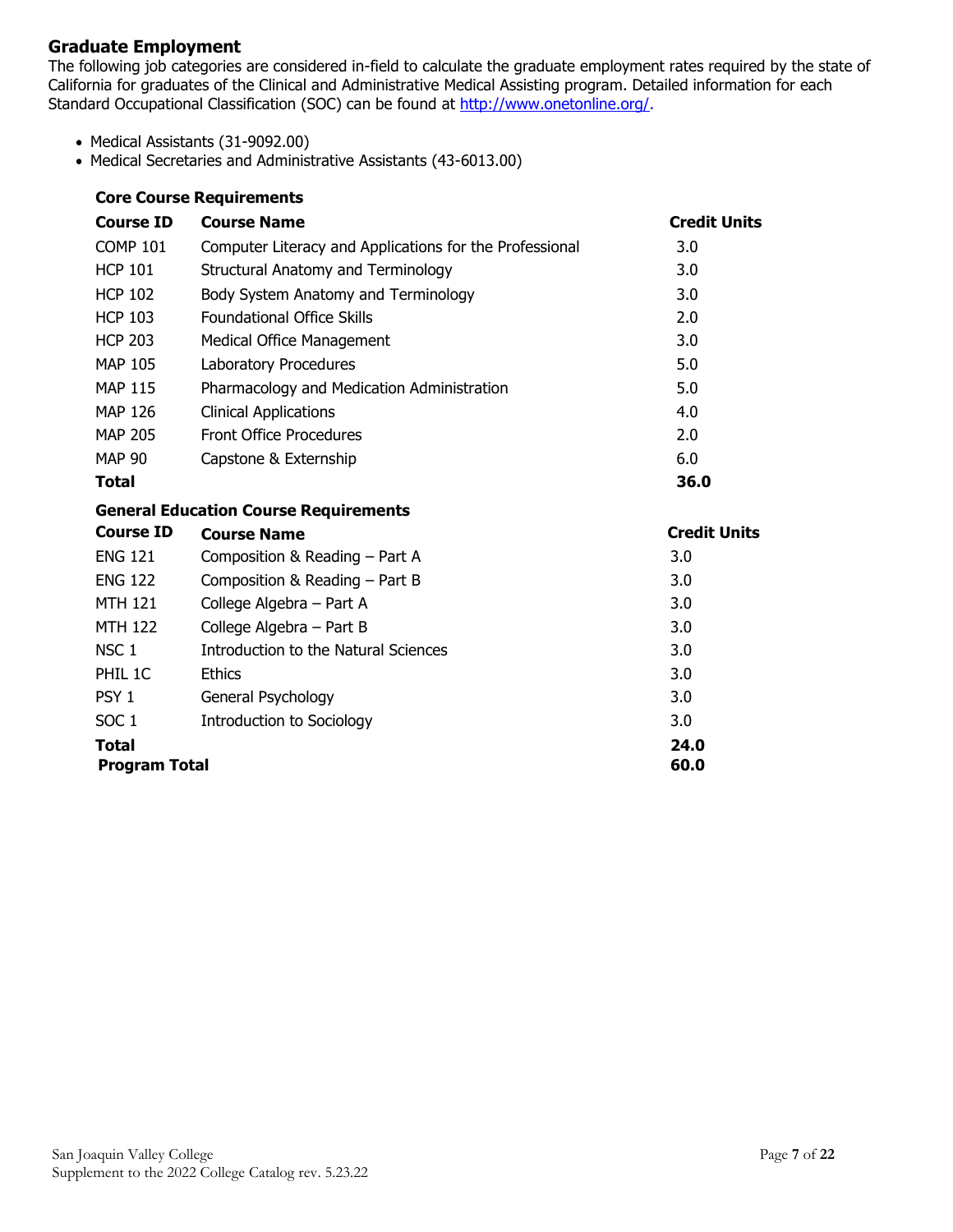### <span id="page-7-0"></span>CLINICAL MEDICAL ASSISTING

**REVISION:** The Clinical Medical Assisting Certificate of Completion program has been revised, as set forth below. (Catalog p. 144, rev. 4.25.22)

### **Clinical Medical Assisting**

This program is offered through the **Online Division** and at the **Antelope Valley (Lancaster), Bakersfield, Fresno, Modesto (Salida), Ontario, Rancho Mirage, Santa Maria, Temecula, Victor Valley (Hesperia),** and **Visalia** campuses**.**

### **Program Description**

The Clinical Medical Assisting program is 36 weeks in length and prepares graduates to work in medical offices and specialty clinics. Training helps students learn the skills required to be a valuable member of the healthcare team. Students will receive advanced training in medical office procedures as well as front- and back-office skills. The program includes an externship that provides enhanced learning and the opportunity to develop in-field work experience.

### **Program Student Learning Outcomes**

Upon completion of this program, the successful student will be able to:

- 1. Manage the front office of a heath care facility and perform administrative duties such as patient charting, billing, letter writing, and handling coding procedures for insurance purposes using a variety of applicable software
- 2. Perform clinical skills such as taking vital signs, dosage computations, venipuncture, injections, hematology, administration of medication, specimen collection, and emergency procedures
- 3. Distinguish the various systems of the human body and explain their function using proper medical terminology
- 4. Communicate effectively orally and in writing and demonstrate the knowledge and skills required to be eligible and prepared for a national certification exam
- 5. Relate and apply concepts of communication, reasoning, critical analysis, ethical behavior and appropriate interpersonal interaction to situations in his or her career or personal life
- 6. Demonstrate the social skills, professional appearance, attitudes and behavior that employers expect of all *SJVC*  graduates

### **Graduation Requirements**

- Successful completion of the courses listed below with a grade of "C" or higher in all clinical courses
- Achieve the minimum requirement of Health Insurance Portability and Accountability Act (HIPAA) component
- Successful completion of CPR and First Aid Certifications (coursework provided)

### **Credential and Professional Certifications**

Graduates earn an Associate of Science in Clinical and Administrative Medical Assisting and may choose to apply for a certification exam from the organization of their choice (see organization's requirements for eligibility with SJVC's Clinical Medical Assisting program)\*. Students also prepare for and take certification exams within their program courses that include HIPAA, CPR, and First Aid. *SJVC* prepares students to take appropriate certification and licensure exams related to their individual majors. The College does not guarantee students will successfully pass these exams or be certified or licensed as a result of completing the program.

Students residing outside California are encouraged to take a certification examination recognized by their state medical board or an independent certification organization. **\*Graduates may qualify for other certifications depending upon location and placement requirements.**

### **Graduate Employment**

The following job categories are considered in-field to calculate the graduate employment rates required by the state of California for graduates of the Clinical and Administrative Medical Assisting program. Detailed information for each Standard Occupational Classification (SOC) can be found at [http://www.onetonline.org/.](http://www.onetonline.org/)

- Medical Assistants (31-9092.00)
- Medical Secretaries and Administrative Assistants (43-6013.00)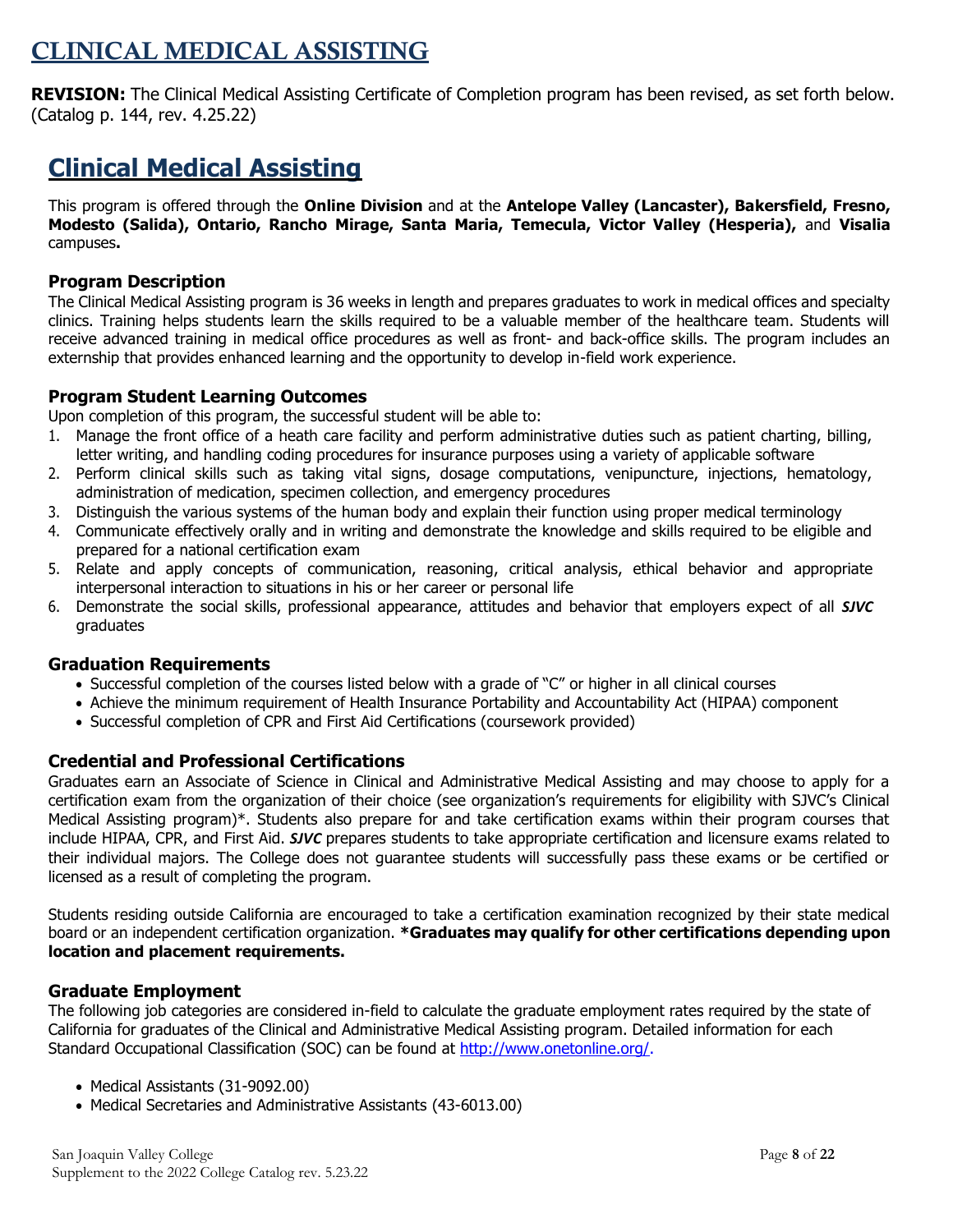### **Core Course Requirements**

| <b>Course ID</b> | <b>Course Name</b>                                      | <b>Credit Units</b> |
|------------------|---------------------------------------------------------|---------------------|
| <b>COMP 101</b>  | Computer Literacy and Applications for the Professional | 3.0                 |
| <b>HCP 101</b>   | Structural Anatomy and Terminology                      | 3.0                 |
| <b>HCP 102</b>   | Body System Anatomy and Terminology                     | 3.0                 |
| <b>HCP 103</b>   | <b>Foundational Office Skills</b>                       | 2.0                 |
| <b>HCP 203</b>   | Medical Office Management                               | 3.0                 |
| <b>MAP 105</b>   | Laboratory Procedures                                   | 5.0                 |
| <b>MAP 115</b>   | Pharmacology and Medication Administration              | 5.0                 |
| <b>MAP 126</b>   | <b>Clinical Applications</b>                            | 4.0                 |
| <b>MAP 205</b>   | <b>Front Office Procedures</b>                          | 2.0                 |
| <b>MAP 90</b>    | Capstone & Externship                                   | 6.0                 |
| <b>Total</b>     |                                                         | 36.0                |
|                  |                                                         |                     |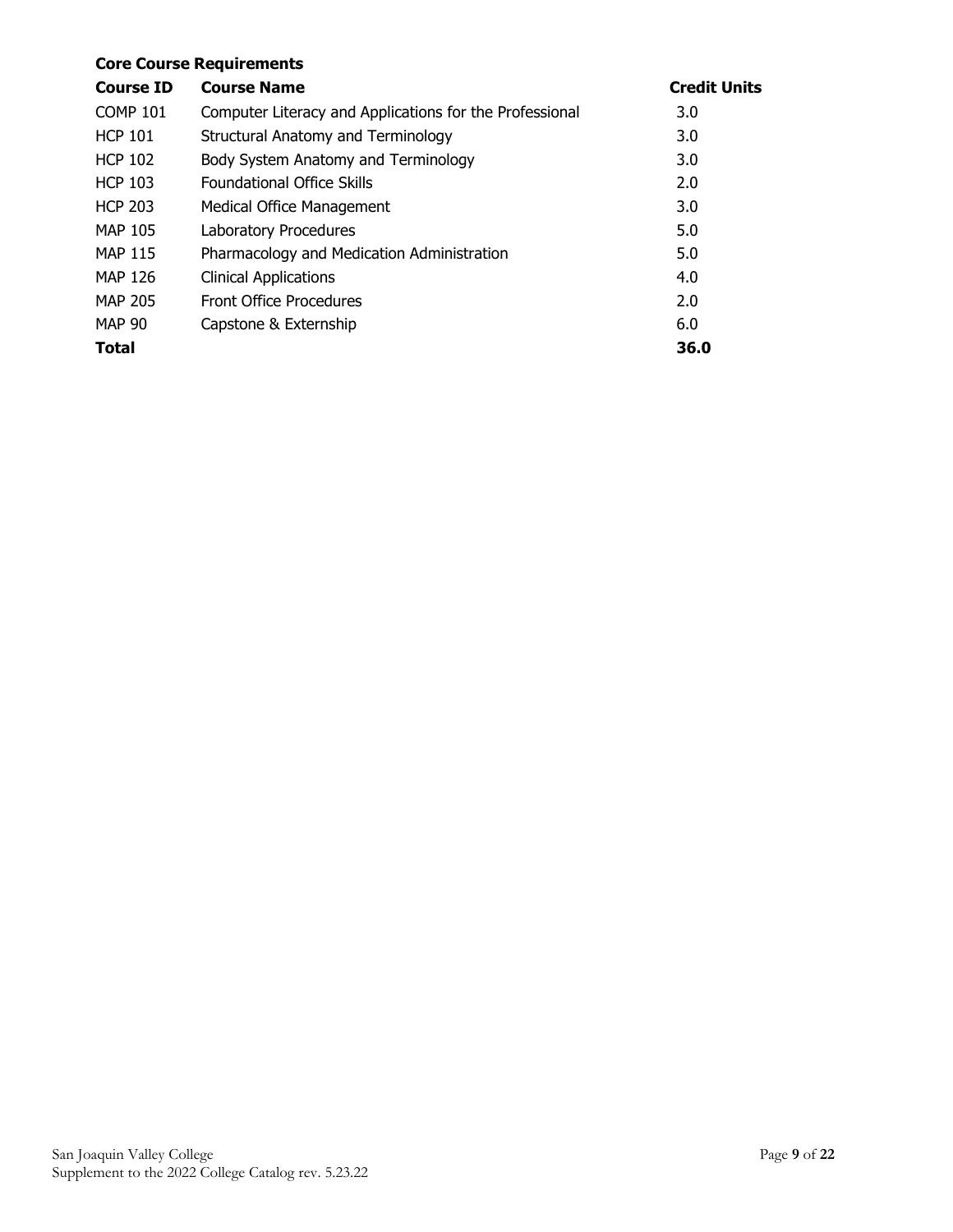### <span id="page-9-0"></span>DENTAL HYGIENE

**REVISION:** Admission Requirements have been revised for the Dental Hygiene Bachelor of Science degree program, as set forth below. (Catalog p. 65, rev. 4.25.22)

### **Admission Requirements**:

To be considered for admission to the Dental Hygiene program, applicants must meet the following requirements:

- Hold an Associate of Science Degree in Dental Hygiene from a CODA-accredited program from a regionally or nationally accredited institution
- Successful completion of a minimum of 77.0 units of lower-division courses (includes courses from Associate Degree program and general education pre-requisites prior to entering the AS program)
- Hold a current, unencumbered credential licensure as a Registered Dental Hygienist (RDH) in California or in the state of current employment

**REVISION:** Admission Requirements have been revised for the Dental Hygiene Associate of Science degree program, as set forth below. (Catalog p. 89, rev. 4.25.22)

### **Admission Requirements**:

Completion of the following prerequisite courses at an accredited college or university with a minimum of a "C" grade and an overall GPA of 2.75 or higher:

- General/Inorganic Chemistry (with lab): 4 Units
- General Microbiology (with lab) (BIOL 14)\*: 4 Units
- Human Physiology (with lab): 4 Units
- Speech/Oral Communication: 3 Units
- Introduction to Sociology: 3 Units
- Organic/Biochemistry (with lab) (CHE 4)\*: 4 Units
- Human Anatomy (with lab): 4 Units
- Writing and Composition: 3 Units
- Intermediate Algebra or higher (not included in the minimum GPA requirements for entry into the program): 4-6 Units
- General Psychology: 3 Units

\*Science courses must have been completed within the past seven (7) years. The BIOL 14 and/or CHE 4 course(s) maybe offered to applicants who have successfully completed all other prerequisite courses.

\*\*If Anatomy and Physiology are taken as a combined course (i.e., A&P 1, A&P 2), both courses must be taken at the same institution.

Applicants who have successfully completed the prerequisites will be considered for admission into the program. Using a point-based system, applicants will be ranked on the following criteria: cumulative GPA on prerequisite courses, reading comprehension exam, allied health or related work experience, and a personal interview with Dental Hygiene faculty and/or the Program Director.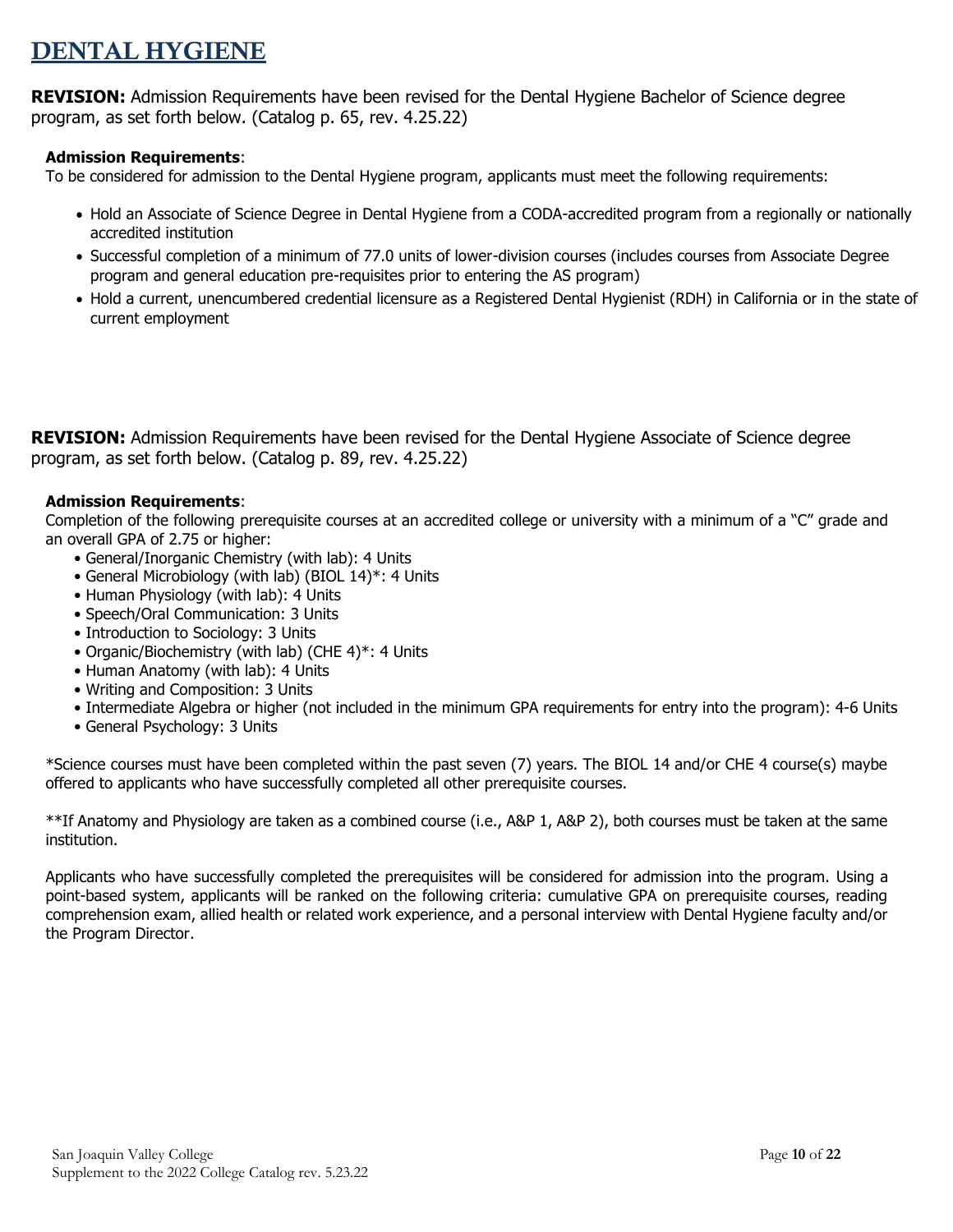### <span id="page-10-0"></span>DIAGNOSTIC MEDICAL SONOGRAPHY

**REVISION:** The Diagnostic Medical Sonography Associate of Science degree program has been revised, as set forth below. **This revision is effective with the 6.10.22 start date.** (Catalog p. 92, rev. 4.25.22)

### **Diagnostic Medical Sonography**

This program is offered at the **Bakersfield** campus.

#### **Program Description**

The Diagnostic Medical Sonography program can be completed in 65 weeks and prepares students to work as an entrylevel diagnostic medical sonographer. Students will learn concepts of human anatomy, physiology, medical terminology, sonographic patient care, physical principles of ultrasonic waves, obstetrics, gynecology, vascular, abdominal, superficial, and small parts, as well as application of these hands-on skills. Training includes a balance of classroom and lab instruction, as well as an extern component which allows students experiential learning in a professional clinical environment.

#### **Program Student Learning Outcomes**

Upon completion of this program, the successful student will be able to:

- 1. Evaluate normal anatomy and physiology using proper medical terminology
- 2. Exhibit appropriate patient care
- 3. Demonstrate the utilization of basic principles of ultrasound, image acquisition, and evaluation and selection of representative images
- 4. Perform abdomen, superficial structures, small parts, OB-GYN, and vascular ultrasound procedures and scanning techniques
- 5. Determine pathologies, congenital anomalies, lab values, and differential diagnoses
- 6. Relate and apply concepts of communication, reasoning, critical analysis, ethical behavior, and appropriate interpersonal interaction to situations in his or her career and personal life
- 7. Demonstrate the social skills, professional appearance, attitudes, and behavior that employers expect of all *SJVC* graduates

#### **Admission Requirements**:

• Applicant must be age 18 by program start date

Using a point-based system, applicants will be ranked on the following criteria: an assessment, professional references, and a personal interview with program faculty. Enrollment decisions are made by the Program Director or their designee.

#### **Graduation Requirements**

- Successful completion of the courses listed below with a grade of "C" or higher
- Achieve the minimum requirement of the Health Insurance Portability and Accountability Act (HIPAA) component
- Successful completion of a CPR Certification course

### **Credential and Professional Certifications**

Graduates earn an Associate of Science in Diagnostic Medical Sonography and are eligible to sit for the exams required to gain certification through the [American Registry for Diagnostic Medical Sonography® \(ARDMS\).](https://www.ardms.org/discover-ardms/about-ardms/) Students also earn certification in HIPAA and CPR. *SJVC* prepares students to take appropriate certification and licensure exams related to their individual majors. The College does not guarantee students will successfully pass these exams or be certified or licensed as a result of completing the program.

**SJVC** enjoys registry status with the [American Registry of Radiologic Technologists \(ARRT\),](https://www.arrt.org/) which provides students a pathway to credentialing without a required number of post-graduate clinical/experiential hours. Upon graduation, students will be eligible to sit for the following exams, in the order noted. After successfully passing these exams, students will earn the Registered Diagnostic Medical Sonographer (RDMS) credential. An alternative exam pathway is available to graduates who have earned a previous health studies credential (please see the Program Director for more information).

- 1. [ARDMS Sonography Principles and Instrumentation \(SPI\) Exam](https://www.ardms.org/get-certified/spi/)
- 2. [American Registry of Radiologic Technologists \(ARRT\) Exam](https://www.arrt.org/pages/earn-arrt-credentials/initial-requirements/exam/examination-requirement)
- 3. [ARDMS Specialty Exam](https://www.ardms.org/wp-content/uploads/pdf/ARDMS-General-Prerequisites.pdf) (see Prerequisite 5)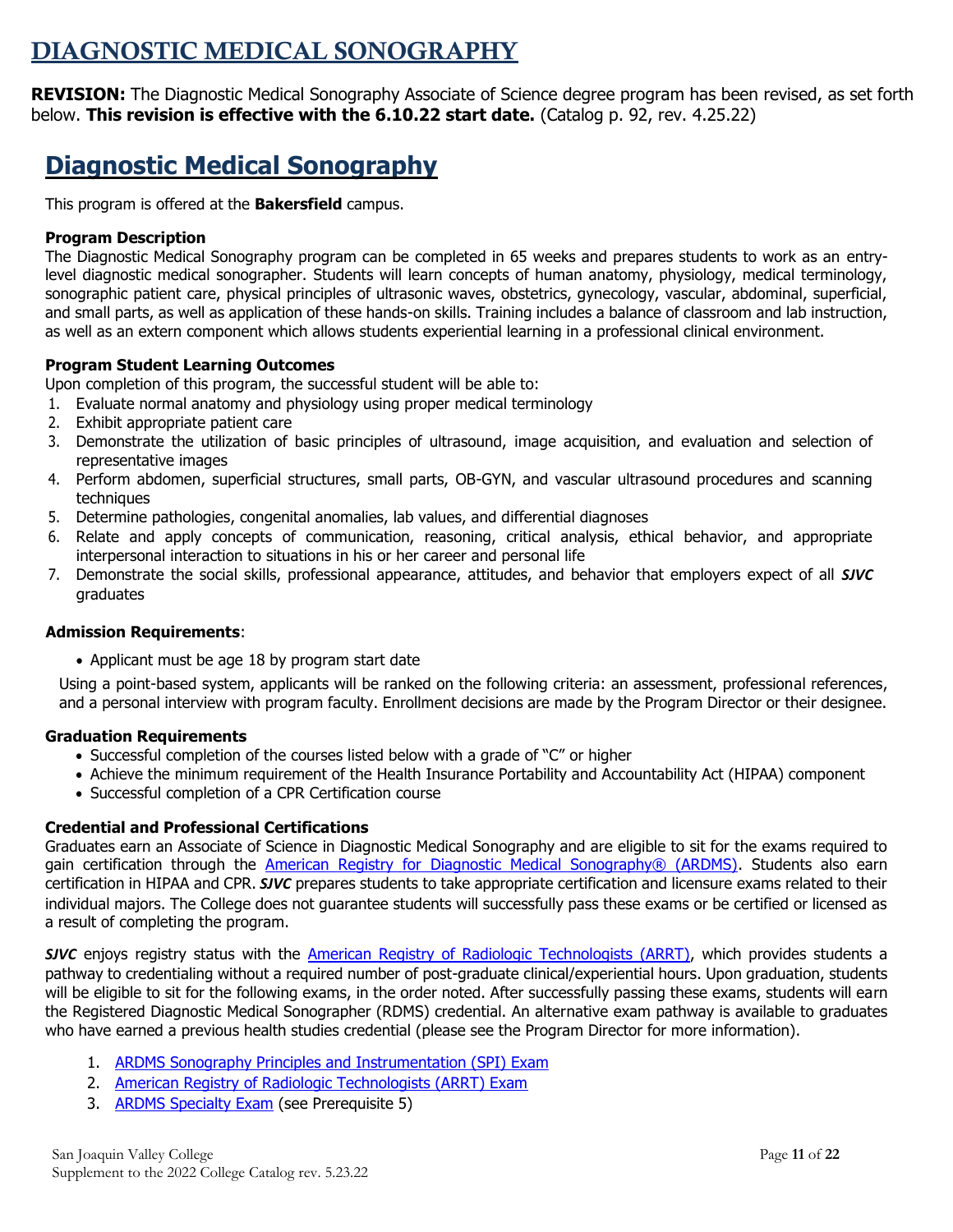#### **Graduate Placement**

The following job categories are considered in-field placements for graduates of the Diagnostic Medical Sonography program. Detailed information for each Standard Occupational Code (SOC) can be found at [http://www.onetonline.org/.](http://www.onetonline.org/)

• Diagnostic Medical Sonographers (29-2032.00)

#### **Core Course Requirements**

| <b>Course ID</b> | <b>Course Name</b>                                   | <b>Credit Units</b> |
|------------------|------------------------------------------------------|---------------------|
| <b>BIOL 100</b>  | Human Anatomy, Physiology, and Medical Terminology   | 5.0                 |
| <b>DMS 100</b>   | Introduction to Sonography and Patient Care          | 5.0                 |
| <b>DMS 110</b>   | Ultrasound Physics & Instrumentation                 | 8.0                 |
| <b>DMS 120</b>   | Abdominal, Superficial, and Other Ultrasound Imaging | 7.0                 |
| <b>DMS 130</b>   | Gynecology and Obstetrics Ultrasound Imaging         | 7.0                 |
| <b>DMS 140</b>   | Vascular Ultrasound Imaging                          | 7.0                 |
| <b>DMS 180</b>   | <b>Examination Review</b>                            | 2.0                 |
| <b>DMS 190</b>   | Clinical Externship                                  | 13.0                |
| Total            |                                                      | 54.0                |
|                  | <b>General Education Course Requirements</b>         |                     |
| <b>Course ID</b> | <b>Course Name</b>                                   | <b>Credit Units</b> |
| <b>MTH 121</b>   | College Algebra - Part A                             | 3.0                 |
| <b>MTH 122</b>   | College Algebra - Part B                             | 3.0                 |
| <b>ENG 121</b>   | Composition and Reading – Part A                     | 3.0                 |
| <b>ENG 122</b>   | Composition and Reading - Part B                     | 3.0                 |
| PHIL 1C          | <b>Ethics</b>                                        | 3.0                 |
| PSY <sub>1</sub> | General Psychology                                   | 3.0                 |
| Total            |                                                      | 18.0                |
| Program Total    |                                                      | 72.0                |

### <span id="page-11-0"></span>HEATING, VENTILATION, AIR CONDITIONING, AND REFRIGERATION

**CORRECTION:** In **Course Requirements,** the course title for **HVAC-R 100** has been corrected to "**Theory & Applications of HVAC Systems**". (Catalog p. 101, 154, rev. 5.5.22)

**CORRECTION:** In **Course Requirements,** the course title for **HVAC-R 103** has been corrected to "**Advanced HVAC Systems**". (Catalog p. 101, 154, rev. 5.5.22)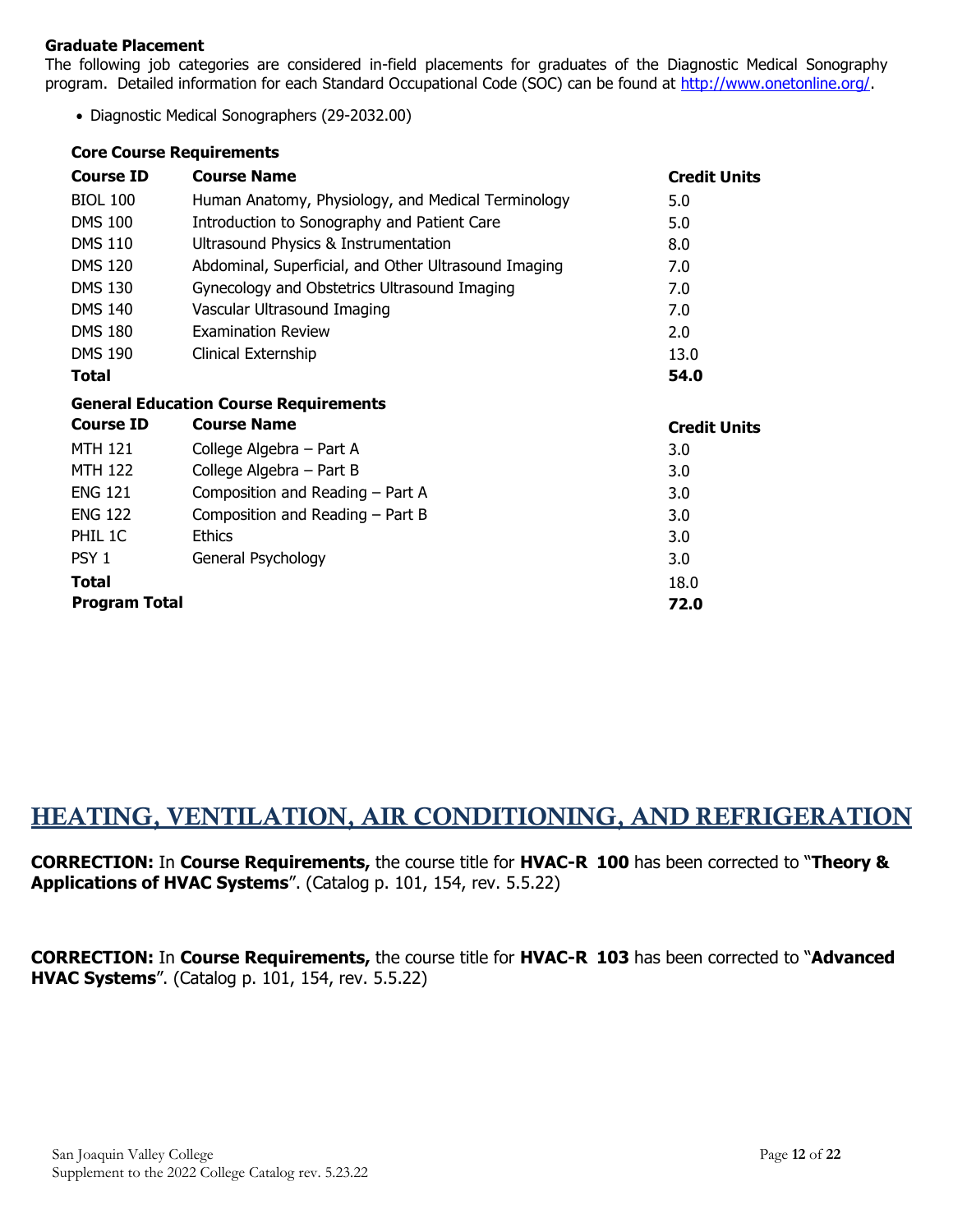### <span id="page-12-0"></span>HEALTH STUDIES

**REVISION:** The Health Studies Associate of Science degree program has been revised, as set forth below. (Catalog p. 98, rev. 5.5.22)

### **Health Studies**

This program is offered through the **Online Division.**

#### **Program Description**

*SJVC*'s Health Studies program may be completed in 25 weeks. The program is designed for healthcare professionals who want to advance their career and who have earned a certificate of completion in Clinical Medical Assisting, Dental Assisting, Medical Billing and Coding, Medical Office Administration, or Pharmacy Technology from an institution of higher learning accredited by an agency that is recognized by the United States Department of Education. The Health Studies Associate of Science Degree affords excellent opportunities for professional growth and development through instruction in general education coursework designed to produce the competencies of higher education that employers expect of college graduates.

### **Program Learning Outcomes**

Upon completion of the program, the successful student will be able to:

1. Relate and apply concepts of communication, reasoning, critical analysis, ethical behavior and appropriate interpersonal interaction to situations in his or her career and personal life.

Additionally, the general education coursework in the Health Studies program leads students directly to the success of the Institutional Learning Outcomes (ILOs) and Co-Curricular Learning Outcomes (CCLOs) of *SJVC*. The ILOs state that all graduates will be able to demonstrate skills in critical thinking, written and oral communication, quantitative reasoning, and information literacy. Equally important are the CCLOs: professionalism, intercultural awareness, self-awareness and learning, responsible citizenship, and leadership and teamwork. The courses taken in this program play a vital role in helping students accomplish these outcomes.

#### **Admission Requirements**

To be considered for admission to the Health Studies program, applicants must meet the following requirements:

- Successful completion of a certificate program in Clinical Medical Assisting, Dental Assisting, Medical Billing and Coding, Medical Office Administration, Pharmacy Technology, or other similar program (at the discretion of *SJVC*), from an institution of higher learning accredited by an agency that is recognized by the United States Department of Education.
- Successful completion of a minimum of 30.0 units of lower-division courses.

#### **Graduation Requirements**

• Successful completion of the courses listed below with a grade of "C" or higher in all courses

### **Credential and Professional Certifications**

Graduates earn an Associate of Science in Health Studies.

#### **Graduate Employment**

The following job categories are considered in-field to calculate the graduate employment rates required by the state of California for graduates of the Health Studies Associate of Science Degree program. Detailed information for each Standard Occupational Classification (SOC) can be found at [http://www.onetonline.org/.](http://www.onetonline.org/)

### **Clinical Medical Assisting Certificate Track:**

- Medical Assistants (31-9092.00)
- Medical Records Specialists (29-2072.00)
- Medical Secretaries and Administrative Assistants (43-6013.00)

### **Dental Assisting Certificate Track:**

- Community Health Workers (21-1094.00)
- Dental Assistants (31-9091.00)
- Medical Records Specialists (29-2072.00)
- Medical Secretaries and Administrative Assistants (43-6013.00)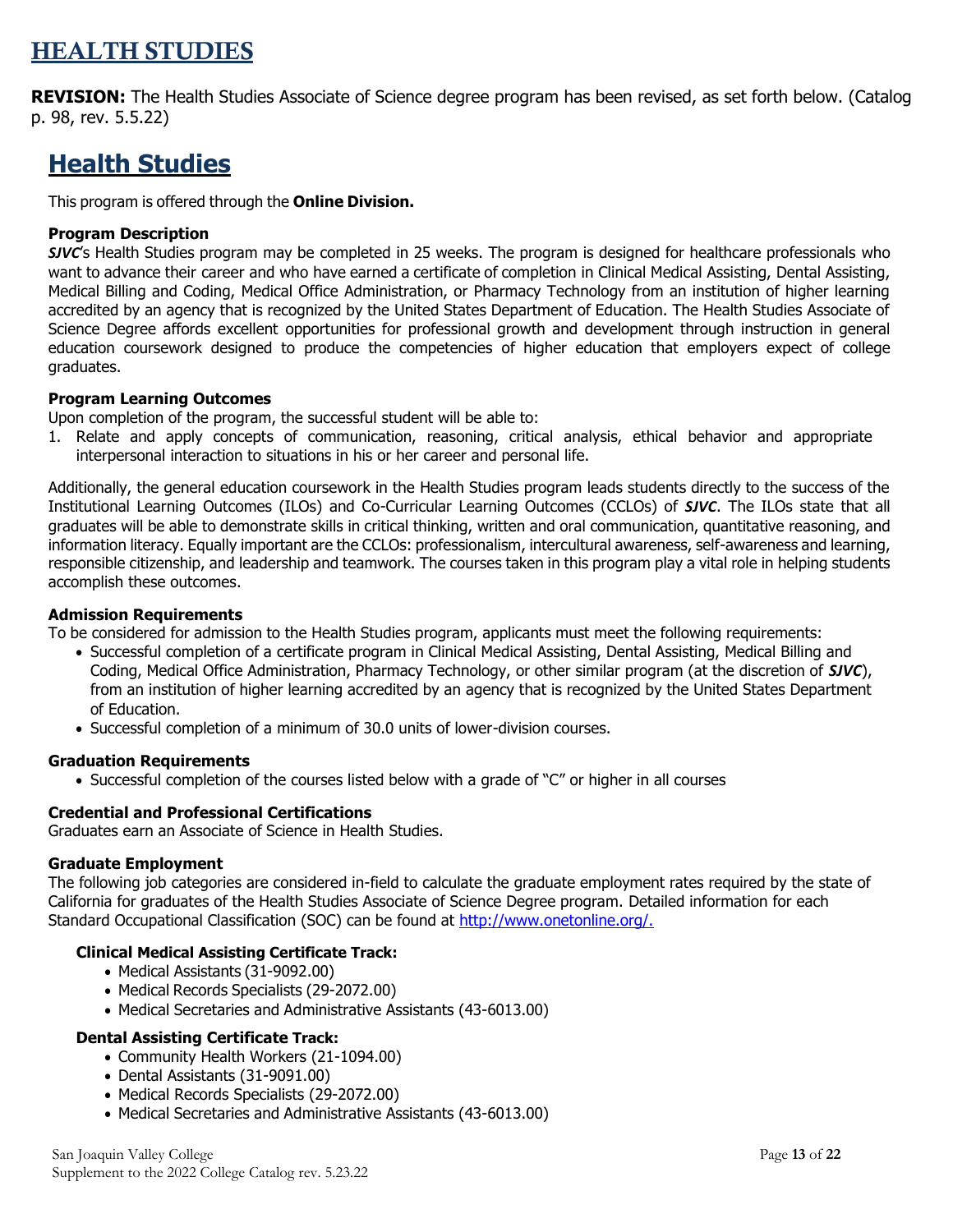### **Medical Billing and Coding Certificate Track:**

- Medical Secretaries and Administrative Assistants (43-6013.00)
- Billing and Posting Clerks (43-3021.00)
- Office Clerks, General (43-9061.00)
- Medical Assistants (31-9092.00)

### **Medical Office Administration Certificate Track:**

- Medical Secretaries and Administrative Assistants (43-6013.00)
- Billing and Posting Clerks (43-3021.00)
- Office Clerks, General (43-9061.00)
- Medical Assistants (31-9092.00)

### **Pharmacy Technology Certificate Track:**

- Pharmacy Aides (31-9095.00)
- Pharmacy Technicians (29-2052.00)

### **General Education Course Requirements**

| <b>Course ID</b>             | <b>Course Name</b>                   | <b>Credit Units</b> |
|------------------------------|--------------------------------------|---------------------|
| <b>ENG 121</b>               | Composition & Reading - Part A       | 3.0                 |
| <b>ENG 122</b>               | Composition & Reading - Part B       | 3.0                 |
| <b>HEA 10</b>                | Health & Wellness                    | 3.0                 |
| <b>HUMN 125</b>              | <b>Intercultural Communication</b>   | 3.0                 |
| <b>MTH 121</b>               | College Algebra - Part A             | 3.0                 |
| <b>MTH 122</b>               | College Algebra - Part B             | 3.0                 |
| NSC 1                        | Introduction to the Natural Sciences | 3.0                 |
| PHIL 1C                      | <b>Ethics</b>                        | 3.0                 |
| PSY <sub>1</sub>             | General Psychology                   | 3.0                 |
| SOC <sub>1</sub>             | <b>Introduction to Sociology</b>     | 3.0                 |
| <b>Minimum Program Units</b> |                                      | 30.0                |
| <b>Total Prerequisites</b>   |                                      | 30.0                |
| <b>Program Total</b>         |                                      | 60.0                |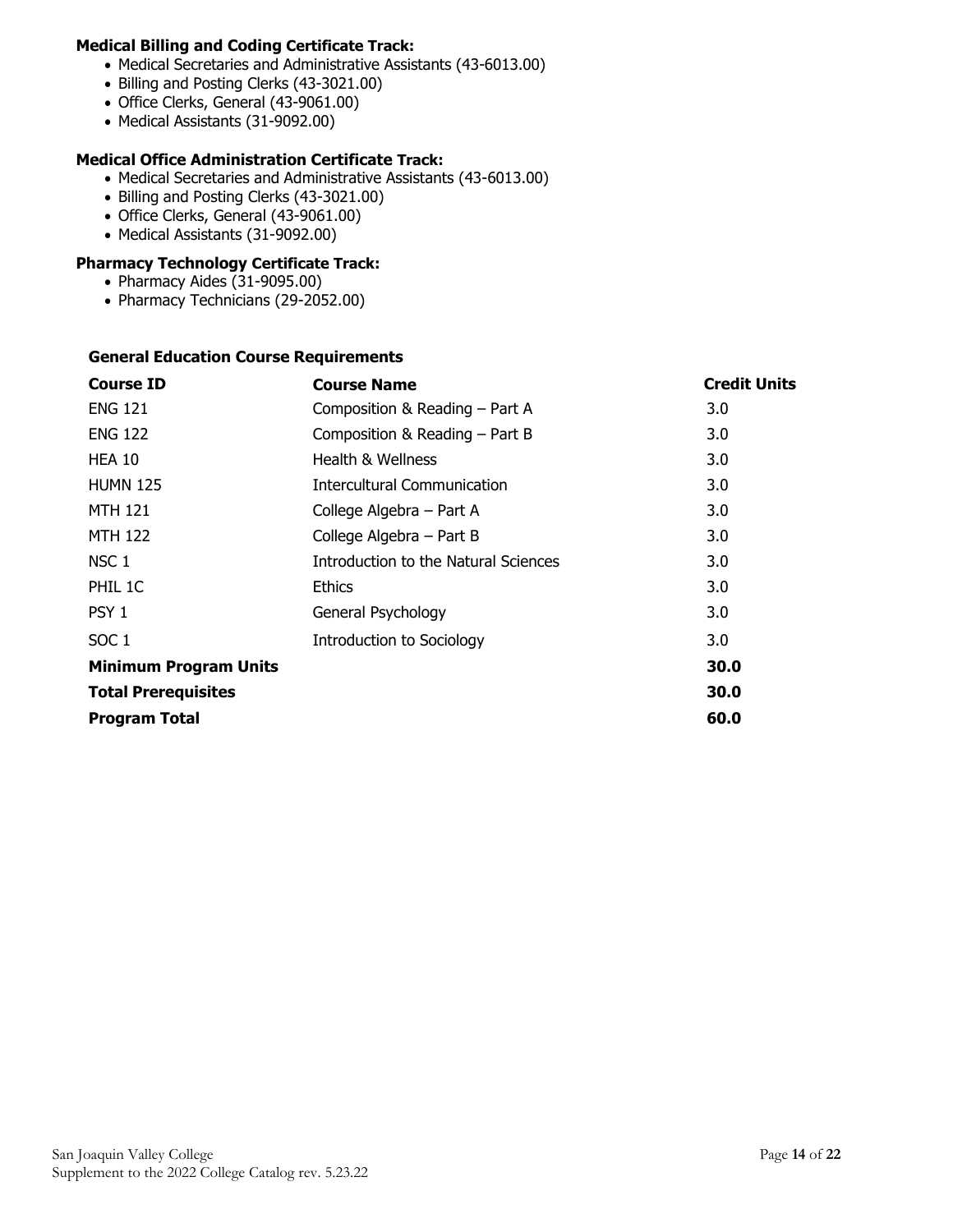### <span id="page-14-0"></span>HUMAN RESOURCES ADMINISTRATION

**REVISION: Core Courses** for Human Resources Administration Associate of Science degree and Certificate of Completion programs have been revised, as set forth below. **This revision is effective with the 6.13.2022 start date.** (Catalog p. 102, 155, rev. 4.25.22)

### **This revision results in a one-unit increase in total credit units for both programs**:

- 67 total units for the Associate of Science degree, including 36 units of General Education
- 31 total units for the Certificate of Completion

### **Core Course Requirements**

| <b>Course ID</b> | <b>Course Name</b>                                      | <b>Credit Units</b> |
|------------------|---------------------------------------------------------|---------------------|
| <b>COMP 101</b>  | Computer Literacy and Applications for the Professional | 3.0                 |
| <b>BUSN 100</b>  | <b>Business Math Applications</b>                       | 3.0                 |
| <b>BUSN 120</b>  | <b>Business Communication</b>                           | 3.0                 |
| <b>BUSN 140</b>  | Principles of Human Resources                           | 3.0                 |
| <b>BUSN 190</b>  | Customer Service                                        | 2.0                 |
| <b>BUSN 201</b>  | Spreadsheet Management                                  | 3.0                 |
| <b>HRA 22</b>    | Regulations & Laws Affecting Human Resources            | 5.0                 |
| <b>HRA 27</b>    | Ethics in Human Resources                               | 3.0                 |
| <b>HRA 33</b>    | Payroll Management & Compensation                       | 6.0                 |
| <b>Total</b>     |                                                         | 31.0                |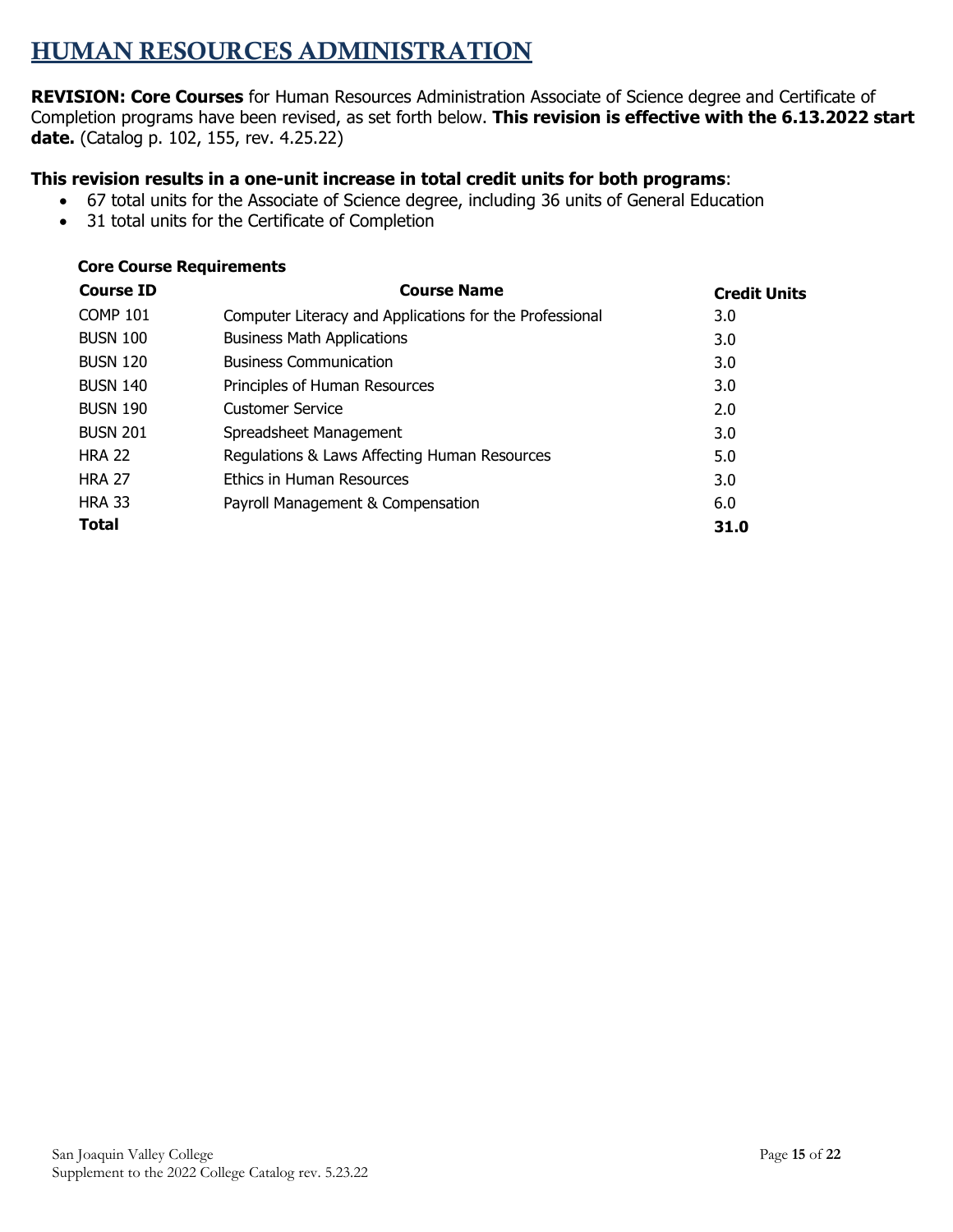### <span id="page-15-0"></span>INFORMATION TECHNOLOGY

**REVISION:** The Information Technology Associate of Science degree program has been revised, as set forth below. **This revision is effective with the 7.18.22 start date.** (Catalog p. 104, rev. 5.23.22)

### **Information Technology**

This program is offered through the **Online Division**.

### **Program Description**

The Information Technology (IT) program is 61 weeks in length and provides students with the knowledge and skills for a variety of entry-level careers in the Information Technology industry. Students who enroll in the program will take foundational courses in computer hardware, software, help desk, cloud computing, operating systems, networking, and security. They also get exposed to a real-world working environment and get experience in the field by completing a capstone help desk externship.

### **Program Student Learning Outcomes**

Upon completion of the program, the successful student will be able to:

- 1. Demonstrate knowledge of hardware and software installation, maintenance, and support
- 2. Design, manage, and secure networks using standard industry practices
- 3. Use technical support and customer service best practices
- 4. Troubleshoot, maintain, and secure PCs, mobile devices, and peripherals
- 5. Implement cloud computing and virtualization solutions
- 6. Relate and apply concepts of communication, reasoning, critical analysis, ethical behavior and appropriate interpersonal interaction to situations in his or her career and personal life
- 7. Demonstrate the social skills, professional appearance, attitudes and behavior that employers expect of all **SJVC**  graduates.

#### **Graduation Requirements**

- Successful completion of the courses listed below
- Successful completion of the Career Services Seminar (CSS 100)

### **Credential and Professional Certifications**

**Core Course Requirements**

Graduates earn an Associate of Science in Information Technology.

#### **Graduate Employment**

The following job categories are considered in-field to calculate the graduate employment rates required by the state of California for graduates of the Information Technology program. Detailed information for each Standard Occupational Classification (SOC) can be found at [http://www.onetonline.org/.](http://www.onetonline.org/)

- Computer User Support Specialists (15-1232.00)
- Computer Network Support Specialists (15-1231.00)
- Network and Computer Systems Administrators (15-1244.00)

| Core course Requirements |                                                       |                     |  |  |  |
|--------------------------|-------------------------------------------------------|---------------------|--|--|--|
| <b>Course ID</b>         | <b>Course Name</b>                                    | <b>Credit Units</b> |  |  |  |
| <b>BUSN 120</b>          | <b>Business Communication</b>                         | 3.0                 |  |  |  |
| <b>COMP 101</b>          | Computer Literacy & Applications for the Professional | 3.0                 |  |  |  |
| <b>COMP 108</b>          | <b>Computer Hardware</b>                              | 3.0                 |  |  |  |
| <b>COMP 109</b>          | <b>Computer Software</b>                              | 3.0                 |  |  |  |
| <b>COMP 110</b>          | Introduction to Cloud Computing                       | 2.0                 |  |  |  |
| <b>COMP 111</b>          | Fundamentals of Operating Systems                     | 3.0                 |  |  |  |
| <b>COMP 125</b>          | <b>Networking Essentials</b>                          | 2.0                 |  |  |  |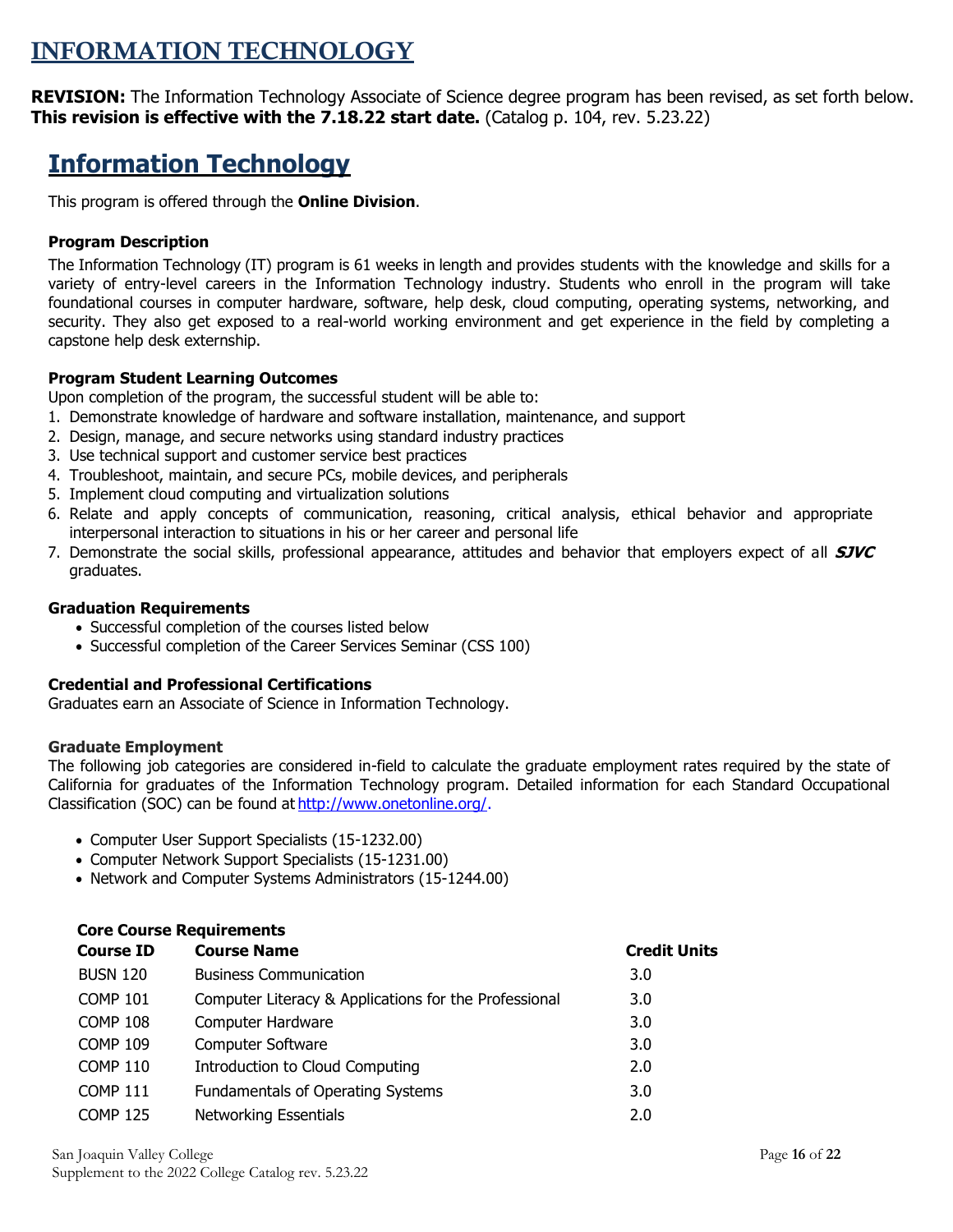| <b>COMP 126</b>  | Introduction to Security                     | 3.0                 |
|------------------|----------------------------------------------|---------------------|
| <b>COMP 127</b>  | Help Desk Fundamentals                       | 2.0                 |
| <b>IFT 80</b>    | Capstone & Student Help Desk                 | 6.0                 |
| OR               |                                              |                     |
| <b>IFT 90</b>    | Capstone & Externship                        | 6.0                 |
| <b>Total</b>     |                                              | 30.0                |
|                  | <b>General Education Course Requirements</b> |                     |
| <b>Course ID</b> | <b>Course Name</b>                           | <b>Credit Units</b> |
| <b>ENG 121</b>   | Composition and Reading - Part A             | 3.0                 |
| <b>ENG 122</b>   | Composition and Reading - Part B             | 3.0                 |
| <b>HUMN 125</b>  | <b>Intercultural Communication</b>           | 3.0                 |
| <b>MTH 121</b>   | College Algebra - Part A                     | 3.0                 |
| <b>MTH 122</b>   | College Algebra - Part B                     | 3.0                 |
| NSC <sub>1</sub> | Introduction to the Natural Sciences         | 3.0                 |
| PHIL 1C          | <b>Ethics</b>                                | 3.0                 |
| <b>PHIL 200</b>  | Critical Thinking                            | 3.0                 |
| PSY <sub>1</sub> | General Psychology                           | 3.0                 |
| SOC <sub>1</sub> | <b>Introduction to Sociology</b>             | 3.0                 |
| Total            |                                              | 30.0                |
| Program          |                                              | 60.0                |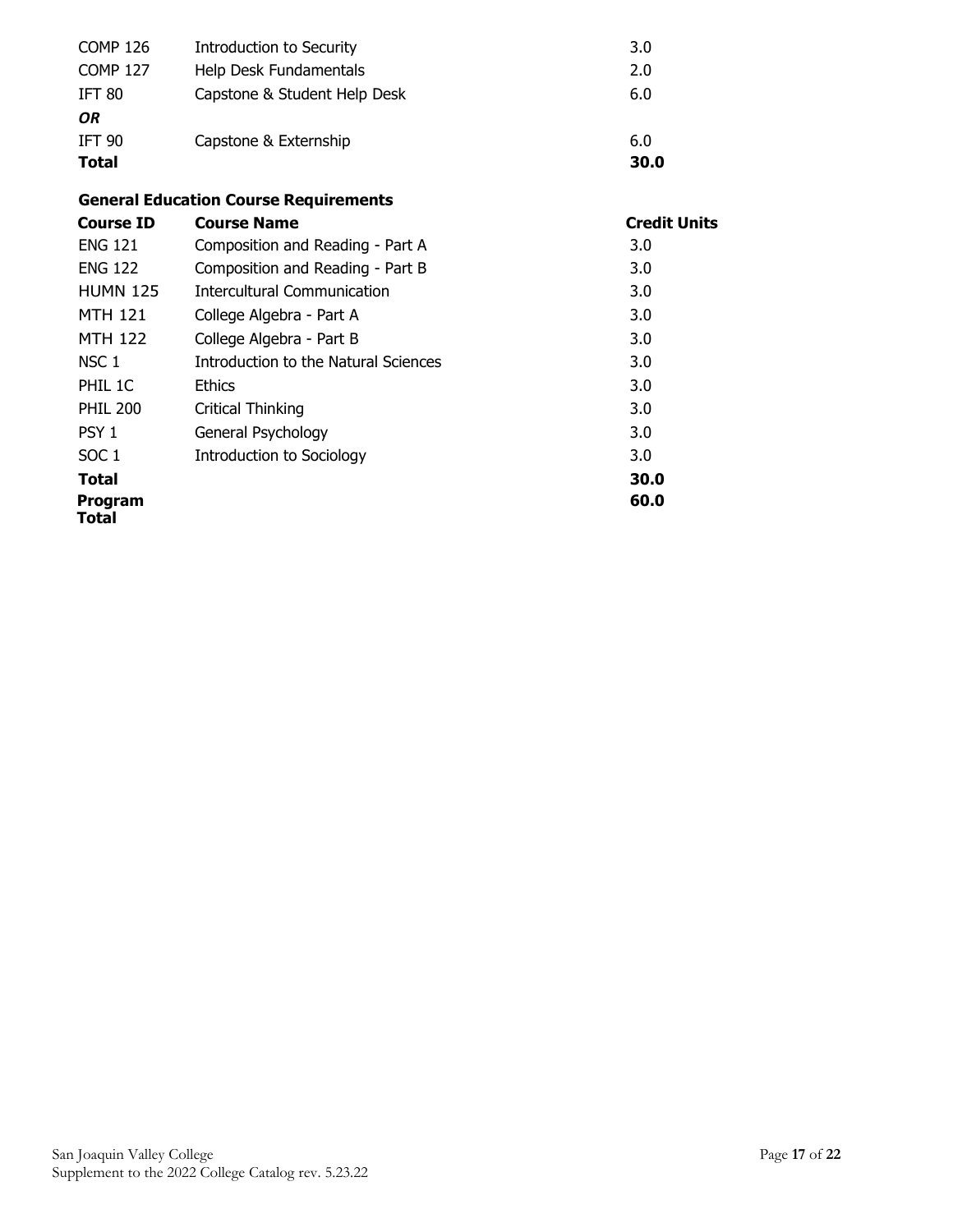**REVISION:** The Information Technology Certificate of Completion program has been revised, as set forth below. **This revision is effective with the 7.18.22 start date.** (Catalog p. 157, rev. 5.23.22)

### **Information Technology**

This program is offered through the **Online Division**.

### **Program Description**

The Information Technology (IT) program is 31 weeks in length and provides students with the knowledge and skills for a variety of entry-level careers in the Information Technology industry. Students who enroll in the program will take foundational courses in computer hardware, software, help desk, cloud computing, operating systems, networking, and security. They also get exposed to a real-world working environment and get experience in the field by completing a capstone help desk externship.

### **Program Student Learning Outcomes**

Upon completion of the program, the successful student will be able to:

- 1. Demonstrate knowledge of hardware and software installation, maintenance, and support
- 2. Design, manage, and secure networks using standard industry practices
- 3. Use technical support and customer service best practices
- 4. Troubleshoot, maintain, and secure PCs, mobile devices, and peripherals
- 5. Implement cloud computing and virtualization solutions
- 6. Relate and apply concepts of communication, reasoning, critical analysis, ethical behavior and appropriate interpersonal interaction to situations in his or her career and personal life
- 7. Demonstrate the social skills, professional appearance, attitudes and behavior that employers expect of all **SJVC**  graduates.

### **Graduation Requirements**

- Successful completion of the courses listed below
- Successful completion of the Career Services Seminar (CSS 100)

### **Credential and Professional Certifications**

Graduates earn a Certificate of Completion in Information Technology.

### **Graduate Employment**

The following job categories are considered in-field to calculate the graduate employment rates required by the state of California for graduates of the Information Technology program. Detailed information for each Standard Occupational Classification (SOC) can be found at [http://www.onetonline.org/.](http://www.onetonline.org/)

- Computer User Support Specialists (15-1232.00)
- Computer Network Support Specialists (15-1231.00)
- Network and Computer Systems Administrators (15-1244.00)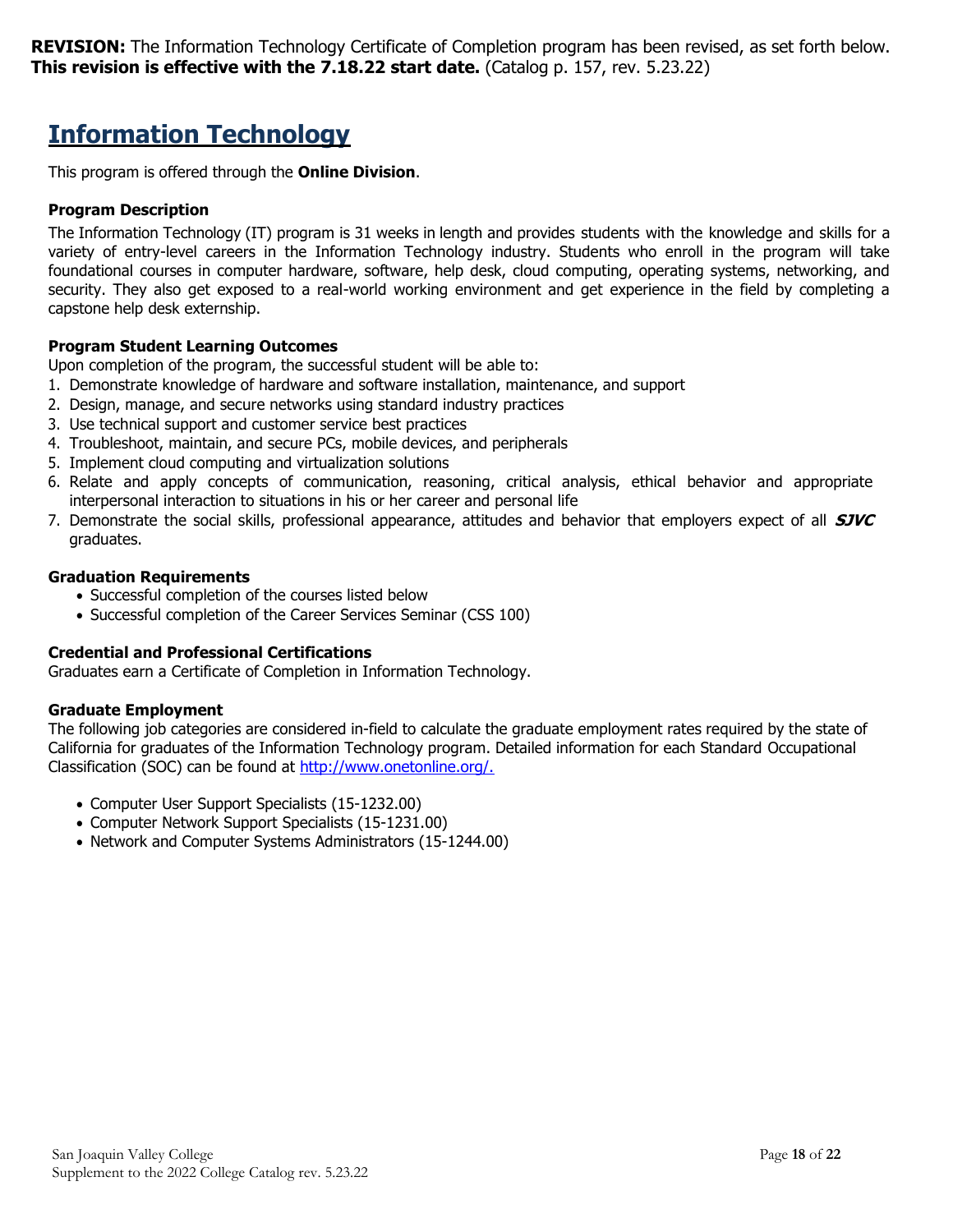| <b>Core Course Requirements</b> |                                                       |                     |  |  |
|---------------------------------|-------------------------------------------------------|---------------------|--|--|
| <b>Course ID</b>                | <b>Course Name</b>                                    | <b>Credit Units</b> |  |  |
| <b>BUSN 120</b>                 | <b>Business Communication</b>                         | 3.0                 |  |  |
| <b>COMP 101</b>                 | Computer Literacy & Applications for the Professional | 3.0                 |  |  |
| <b>COMP 108</b>                 | <b>Computer Hardware</b>                              | 3.0                 |  |  |
| <b>COMP 109</b>                 | <b>Computer Software</b>                              | 3.0                 |  |  |
| <b>COMP 110</b>                 | Introduction to Cloud Computing                       | 2.0                 |  |  |
| <b>COMP 111</b>                 | <b>Fundamentals of Operating Systems</b>              | 3.0                 |  |  |
| <b>COMP 125</b>                 | <b>Networking Essentials</b>                          | 2.0                 |  |  |
| <b>COMP 126</b>                 | Introduction to Security                              | 3.0                 |  |  |
| <b>COMP 127</b>                 | Help Desk Fundamentals                                | 2.0                 |  |  |
| <b>IFT 80</b>                   | Capstone & Student Help Desk                          | 6.0                 |  |  |
| OR.                             |                                                       |                     |  |  |
| <b>IFT 90</b>                   | Capstone & Externship                                 | 6.0                 |  |  |
| Total                           |                                                       | 30.0                |  |  |

### <span id="page-18-0"></span>REGISTERED NURSING

**CORRECTION:** In **Course Requirements,** the course title for **RN 36** has been corrected to "**Health Assessment**". (Catalog p. 116, rev. 5.5.22)

### <span id="page-18-1"></span>SURGICAL TECHNOLOGY

**REVISION:** The contact information for the Commission on Accreditation of Allied Health Education Programs (CAAHEP) has been updated, as set forth below. (Catalog p. 123, rev. 4.25.22)

### **CAAHEP**

9355 – 113th St. N, #7709 Seminole, FL 33775 Phone: (727) 210-2350 Fax: (727) 210-2354 Email: [mail@caahep.org](mailto:mail@caahep.org)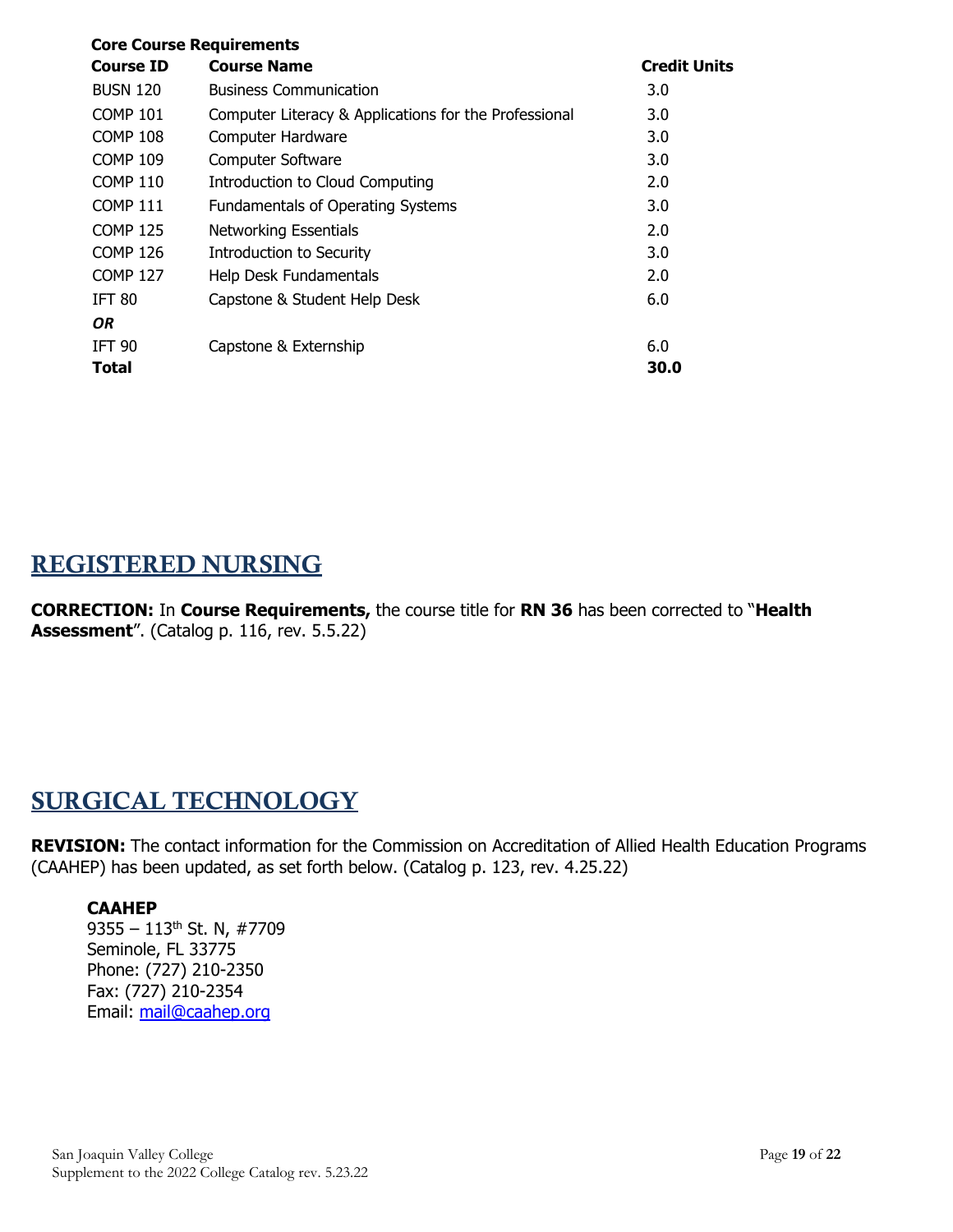## <span id="page-19-0"></span>**SECTION 8: COURSE DESCRIPTIONS**

**REVISION:** The following course descriptions have been added. (Catalog p. 174, rev. 4.25.22)

#### **DMS 100: Introduction to Sonography and Patient Care 5.0 Units – 90 Hours**

### **Prerequisite(s): BIOL 100**

This course provides an introduction of the diagnostic medical sonographer field. Topics include possible employment opportunities, safety methods, medical ethics and legal responsibilities, medical and sonography procedures, and communication with patients and other health care professionals. **A grade of "C" or higher is required to pass this course.** 

#### **DMS 110: Ultrasound Physics & Instrumentation 8.0 Units – 150 Hours**

### **Prerequisite(s): DMS 100**

This course provides a firm foundation in the basic physical principles of ultrasound and the instrumentation relating to the ultrasound machine. Coursework includes the basic acoustic principles of ultrasound, propagation of ultrasound in tissue, the physics of pulsed ultrasound, Doppler principles, the components of the ultrasound imaging instrument, common artifacts in imaging, quality assurance, bioeffects, and safety in operation of the ultrasound imaging system. **A grade of "C" or higher is required to pass this course.**

### **DMS 120: Abdominal, Superficial, and Other Ultrasound Imaging 7.0 Units – 150 Hours**

### **Prerequisite(s): DMS 110**

This course covers the aspects of abdominal and small parts ultrasound scanning required for employment as an entrylevel sonographer. Emphasis is placed upon basic anatomy and physiology, normal and abnormal ultrasound appearances of the organs of the abdominal cavity, retroperitoneum, breast, thyroid, parathyroid, prostate, and testes. Clinical indications for ultrasound examination of the abdomen and small parts, and differential diagnoses will also be presented and considered. **A grade of "C" or higher is required to pass this course.**

#### **DMS 130: Gynecology and Obstetrics Ultrasound Imaging 7.0 Units – 150 Hours Prerequisite(s): DMS 110**

This course covers the aspects of obstetrics and gynecology ultrasound scanning required for employment as an entrylevel sonographer. Emphasis is placed upon basic anatomy and physiology, normal and abnormal ultrasound appearances of the patient and fetal growth. Clinical indications for ultrasound examination of obstetrics, gynecology, and differential diagnoses will also be presented and considered. **A grade of "C" or higher is required to pass this course.**

#### **DMS 140: Vascular Ultrasound Imaging 7.0 Units – 150 Hours Prerequisite(s): DMS 110**

This course introduces hemodynamic considerations of the arterial and venous vascular systems including principles and techniques of spectral analysis, waveform analysis and interpretation, Color Doppler, and Power Doppler. Emphasis is placed on the anatomy and physiology of the arterial and venous systems, the pathologies commonly encountered in those systems, types of vascular ultrasound examinations most commonly ordered, the clinical indications for various types of vascular duplex examinations, differentiation of normal versus abnormal conditions, and interpretation of ultrasound findings. **A grade of "C" or higher is required to pass this course.**

#### **DMS 180: Examination Review 2.0 Units – 60 Hours Prerequisite(s): DMS 120, DMS 130, DMS 140**

This course covers the application process and content specific outline information for the ARDMS Sonography Principles and Instrumentation examination, the Abdomen specialty examination, and the Obstetrics and Gynecology specialty examination. Registry examination preparation techniques and strategies for achievement of successful examination outcomes are included. Administration of mock examinations will enable the student to identify specific strengths and weaknesses in subject matter, in order to self-correct and improve performance on the ARDMS examinations. Guidance and direction toward additional registry preparation tools and resources are provided. **A grade of "C" or higher is required to pass this course.**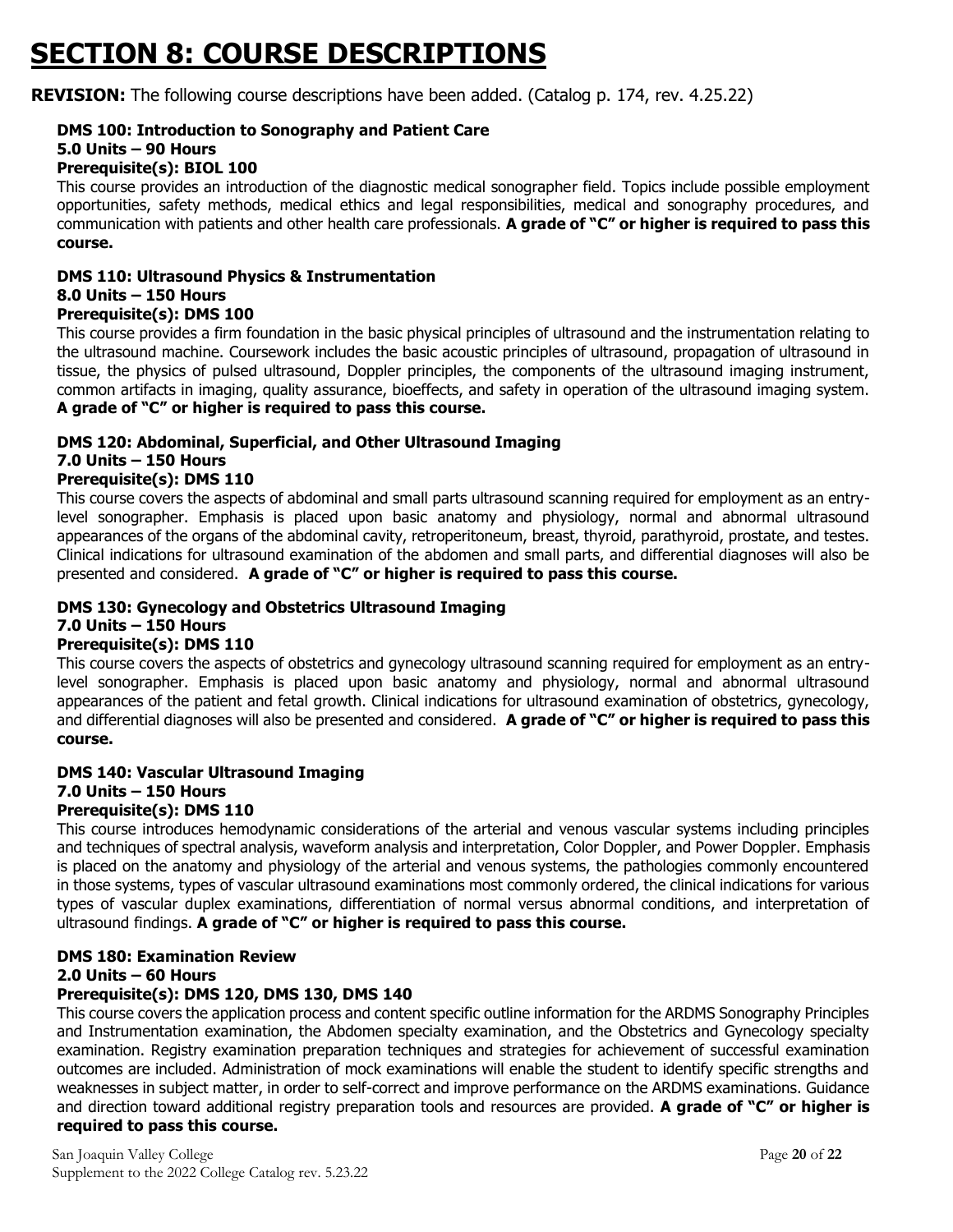#### **DMS 190: Clinical Externship 13.0 Units – 600 Hours Prerequisite(s): DMS 180**

During this course, the student will be assigned and directly supervised in a Diagnostic Medical Ultrasound imaging facility such as a hospital, clinic, or imaging center. The student will be introduced to the clinical setting and departmental organization. Under direct supervision of a supervising sonographer or supervising physician, and the school's Clinical Coordinator, the student will begin to acquire the hands-on skills necessary for the sonographer in a clinical site. This is accomplished through both observation of and participation in clinical case studies of patients undergoing ultrasound examinations. The student will be assessed on supervised clinical practice and completion of clinical assignments and task based performance objectives. **A grade of "C" or higher is required to pass this course.**

### **MAP 90: Capstone & Externship**

#### **6.0 Units – 210 Hours**

Students will demonstrate proficiency of theory-based competencies under direct supervision of their program faculty and apply their acquired skills and knowledge in a professional environment under direct supervision of an extern site supervisor. Maintaining SJVC-expected professionalism, proper policy and protocol along with upholding state and federal laws at all times is essential. **A grade of "C" or higher is required to pass this course.**

**CORRECTION:** The course description for **HRA 33: Payroll Management & Compensation** has been corrected. (Catalog p. 188, rev. 4.25.22)

### **HRA 33: Payroll Management & Compensation**

### **6.0 Units – 90 Hours**

This course introduces students to payroll management. Students will outline the goals of human resource management and explore laws affecting payroll and personnel records. Activities include performance of payroll calculations and analysis of the function and performance of human resource information systems.

**REVISION:** The following course descriptions have been added, **effective with the 7.18.22 start date**. (Catalog p. 180, rev. 5.23.22)

### **COMP 108: Computer Hardware**

### **3.0 units – 45 hours**

This course introduces students to the fundamentals of configuring, maintaining, and troubleshooting computer hardware. Students will explore the basics of computer components and storage technologies and learn how to manage mobile and peripheral devices. Opportunities to develop skills are provided through the use of simulation software.

### **COMP 109: Computer Software**

### **3.0 units – 45 hours**

This course introduces students to the basics of installing, configuring, maintaining, and troubleshooting system software. Students will also perform administrative tasks using command line and graphical user interface tools and secure software against common security threats and vulnerabilities. Opportunities to develop skills are provided through the use of simulation software.

### **COMP 110: Introduction to Cloud Computing**

### **2.0 units – 30 hours**

This course introduces students to the foundational concepts of cloud computing. Topics include virtualization, migration, infrastructure, connectivity, storage, and management of cloud-based systems. Students gain knowledge, skills, and abilities using simulation software.